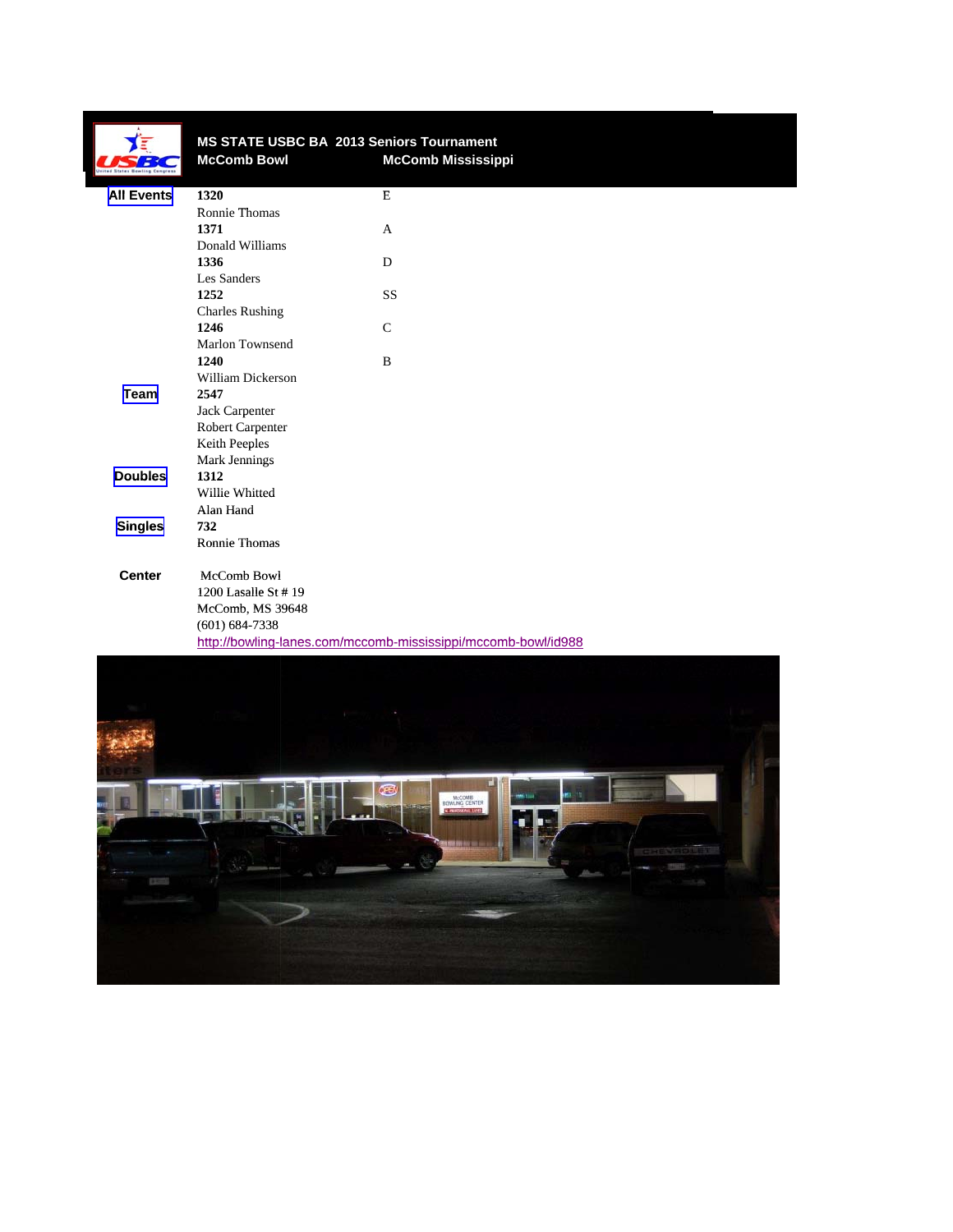|                         | MS STATE USBC BA 2013 Seniors Tournament |          |                        |                                  |                                      |                                      |            | <b>All Events by Class</b> |                      |                                |                            |
|-------------------------|------------------------------------------|----------|------------------------|----------------------------------|--------------------------------------|--------------------------------------|------------|----------------------------|----------------------|--------------------------------|----------------------------|
|                         | Tuesday, January 28, 2014                |          |                        |                                  |                                      |                                      |            | 11:55 PM                   |                      |                                |                            |
|                         | Name                                     | Age      | Entry<br><b>Number</b> | Roster<br><b>Number</b>          | Squad                                | Recap<br><b>Sheet</b>                | Avg        | Scratch<br><b>Score</b>    | Handicap<br>Per Game | <b>Total Score</b><br>Handicap | <b>Class</b>               |
|                         | <b>Super Seniors</b>                     |          |                        |                                  |                                      |                                      |            |                            |                      |                                |                            |
| 1                       | Rushing, Charles                         | 83       | 11                     | 3                                | $\boldsymbol{0}$                     | $\mathbf{0}$                         | 150        | 916                        | 56                   | 1252                           | SS                         |
| $\overline{c}$          | HOWELL, BILL                             | 75       | 30                     | $\mathbf{1}$                     | $\boldsymbol{0}$                     | $\boldsymbol{0}$                     | 181        | 986                        | 31                   | 1172                           | SS                         |
| 3                       | Theisen, Walter J, Sr                    | 76       | 5                      | 4                                | $\mathbf{0}$                         | $\mathbf{0}$                         | 188        | 997                        | 25                   | 1147                           | SS                         |
| 4                       | Ferguson, Reed                           | 85       | 28                     | 3                                | $\boldsymbol{0}$                     | $\boldsymbol{0}$                     | 153        | 827                        | 53                   | 1145                           | SS                         |
| 5                       | Wales, Homer L                           | 85       | 10                     | 4                                | $\mathbf{0}$                         | $\mathbf{0}$                         | 156        | 837                        | 51                   | 1143                           | SS                         |
| 6                       | Webb, Charles L                          | 76       | 11                     | 1                                | $\boldsymbol{0}$                     | $\boldsymbol{0}$                     | 179        | 923                        | 32                   | 1115                           | SS                         |
| 7                       | Hollowell, Harold D                      | 78       | 27                     | $\mathbf{1}$                     | $\boldsymbol{0}$                     | $\boldsymbol{0}$                     | 155        | 802                        | 52                   | 1114                           | SS                         |
| 8<br>9                  | Bailey, Hester L<br>Philamlee, Jim W     | 85<br>79 | 28<br>30               | 2<br>3                           | $\mathbf{0}$<br>$\overline{0}$       | $\mathbf{0}$<br>$\boldsymbol{0}$     | 145<br>199 | 711<br>970                 | 60<br>16             | 1071<br>1066                   | SS<br>SS                   |
| 10                      | Maddox, John E                           | 75       | 17                     | $\overline{c}$                   | $\mathbf{0}$                         | $\mathbf{0}$                         | 199        | 937                        | 16                   | 1033                           | SS                         |
| 11                      | Johnson, Thomas E                        | 76       | 10                     | 1                                | $\mathbf{0}$                         | $\mathbf{0}$                         | 162        | 747                        | 46                   | 1023                           | SS                         |
| 12                      | Brown, Lathan C                          | 76       | 17                     | $\mathbf{1}$                     | $\boldsymbol{0}$                     | $\boldsymbol{0}$                     | 195        | 898                        | 20                   | 1018                           | SS                         |
| 13                      | Copeland, M A                            | 78       | 39                     | $\overline{4}$                   | $\overline{0}$                       | $\mathbf{0}$                         | 192        | 451                        | 22                   | 583                            | SS                         |
| <b>Class A</b>          |                                          |          |                        |                                  |                                      |                                      |            |                            |                      |                                |                            |
| $\mathbf{1}$            | Williams, Donald L                       | 73       | 7                      | 3                                | $\boldsymbol{0}$                     | $\bf{0}$                             | 162        | 1,095                      | 46                   | 1371                           | Α                          |
| $\overline{\mathbf{c}}$ | Singleton, Paul L                        | 70       | 37                     | $\sqrt{2}$                       | $\boldsymbol{0}$                     | $\boldsymbol{0}$                     | 161        | 1,037                      | 47                   | 1319                           | А                          |
| 3                       | McGhee, Silas                            | 71       | $\tau$                 | $\sqrt{2}$                       | $\boldsymbol{0}$                     | $\boldsymbol{0}$                     | 169        | 1,072                      | 40                   | 1312                           | А                          |
| 4                       | Hayes, James E                           | 74       | 48                     | 1                                | $\boldsymbol{0}$                     | $\mathbf{0}$                         | 167        | 1,019                      | 42                   | 1271                           | Α                          |
| 5                       | Hudson, William L                        | 72       | 5                      | 1                                | $\mathbf{0}$                         | $\mathbf{0}$                         | 163        | 960                        | 45                   | 1230                           | А                          |
| 6                       | Hudson, Milton                           | 71       | 21                     | $\sqrt{2}$                       | $\boldsymbol{0}$                     | $\boldsymbol{0}$                     | 185        | 1,060                      | 28                   | 1228                           | Α                          |
| 7<br>8                  | Jackson, Noel M<br>Roberts, Bill         | 74<br>70 | 13<br>31               | $\sqrt{2}$<br>$\overline{c}$     | $\boldsymbol{0}$<br>$\boldsymbol{0}$ | $\mathbf{0}$<br>$\boldsymbol{0}$     | 174<br>176 | 1,005<br>1,000             | 36<br>35             | 1221<br>1210                   | Α<br>Α                     |
| 9                       | Kuykendall, Charles M                    | 72       | $\sqrt{2}$             | $\overline{c}$                   | $\overline{0}$                       | $\boldsymbol{0}$                     | 177        | 1,000                      | 34                   | 1204                           | Α                          |
| 10                      | Barlow, Paul                             | 74       | 12                     | $\overline{c}$                   | $\boldsymbol{0}$                     | $\boldsymbol{0}$                     | 175        | 983                        | 36                   | 1199                           | Α                          |
| 11                      | Brooks, Royce L                          | 72       | 34                     | 2                                | $\mathbf{0}$                         | $\mathbf{0}$                         | 181        | 996                        | 31                   | 1182                           | Α                          |
| 12                      | Parker, John H                           | 70       | 21                     | 4                                | $\boldsymbol{0}$                     | $\boldsymbol{0}$                     | 190        | 1,012                      | 24                   | 1156                           | Α                          |
| 13                      | Bullock, Lloyd A                         | 72       | $\mathfrak{Z}$         | $\mathbf{1}$                     | $\boldsymbol{0}$                     | $\boldsymbol{0}$                     | 157        | 838                        | 50                   | 1138                           | Α                          |
| 14                      | Webb, Jane F                             | 72       | 11                     | 2                                | $\boldsymbol{0}$                     | $\mathbf{0}$                         | 165        | 858                        | 44                   | 1122                           | Α                          |
| 15                      | Chapman, John H                          | 71       | 10                     | 3                                | $\mathbf{0}$                         | $\boldsymbol{0}$                     | 176        | 908                        | 35                   | 1118                           | А                          |
| 16                      | Parent, Kenneth A, Jr                    | 74       | 18                     | 1                                | $\mathbf{0}$                         | $\mathbf{0}$                         | 189        | 945                        | 24                   | 1089                           | Α                          |
| 17                      | Warnock, Carl D                          | 71       | 15                     | 1                                | $\mathbf{0}$                         | $\mathbf{0}$                         | 169        | 831                        | 40                   | 1071                           | Α                          |
| 18                      | Evans, Jim                               | 71       | 24                     | 6                                | $\mathbf{0}$                         | $\mathbf{0}$                         | 145        | 698                        | 60                   | 1058                           | А                          |
| 19<br>20                | Tramel, Bettye J<br>Edwards, Ben         | 74<br>71 | 28<br>6                | $\mathbf{1}$<br>$\mathbf{1}$     | $\boldsymbol{0}$<br>$\overline{0}$   | $\boldsymbol{0}$<br>$\boldsymbol{0}$ | 145<br>220 | 697<br>1,014               | 60<br>0              | 1057<br>1014                   | Α<br>Α                     |
| <b>Class B</b>          |                                          |          |                        |                                  |                                      |                                      |            |                            |                      |                                |                            |
| 1                       | Dickerson, William B                     | 68       | 5                      | $\overline{\mathbf{c}}$          | $\boldsymbol{0}$                     | $\boldsymbol{0}$                     | 171        | 1,006                      | 39                   | 1240                           | В                          |
| $\overline{\mathbf{c}}$ | Tracy, Fred T                            | 68       | 15                     | 3                                | $\boldsymbol{0}$                     | $\boldsymbol{0}$                     | 152        | 915                        | 54                   | 1239                           | B                          |
| 3                       | Johnston, Robert A                       | 66       | $\sqrt{2}$             | 3                                | $\boldsymbol{0}$                     | $\mathbf{0}$                         | 191        | 1,087                      | 23                   | 1225                           | B                          |
| 4                       | Whitted, Willie                          | 67       | 24                     | 1                                | $\boldsymbol{0}$                     | $\mathbf{0}$                         | 179        | 1,018                      | 32                   | 1210                           | B                          |
| 5                       | Hess, James C                            | 68       | 12                     | 1                                | $\mathbf{0}$                         | $\mathbf{0}$                         | 155        | 878                        | 52                   | 1190                           | В                          |
| 6                       | Waddell, Gary E                          | 65       | 45                     | $\overline{2}$                   | $\mathbf{0}$                         | $\Omega$                             | 218        | 1,183                      | $\mathbf{1}$         | 1189                           | B                          |
| 7                       | Brumfield, Claude T                      | 66       | 32                     | $\mathbf{1}$                     | $\boldsymbol{0}$                     | $\boldsymbol{0}$                     | 169        | 944                        | 40                   | 1184                           | B                          |
| 8                       | Ruffin, Maryon                           | 66       | 24                     | 3                                | $\boldsymbol{0}$                     | $\boldsymbol{0}$                     | 171        | 946                        | 39                   | 1180                           | B                          |
| 9                       | Davis, Irish                             | 69       | 37                     | $\mathbf{1}$                     | $\mathbf{0}$                         | $\boldsymbol{0}$                     | 164        | 911                        | 44                   | 1175                           | В                          |
| 10                      | Kasbohm, Robert G<br>Anderson, James K   | 66<br>66 | 20                     | $\overline{4}$                   | $\mathbf{0}$<br>$\mathbf{0}$         | $\mathbf{0}$                         | 190        | 983                        | 24<br>32             | 1127<br>1118                   | B                          |
| 11<br>12                | Mercier, Thomas                          | 68       | $\sqrt{2}$<br>36       | $\mathbf{1}$<br>$\sqrt{2}$       | $\boldsymbol{0}$                     | $\mathbf{0}$<br>$\boldsymbol{0}$     | 180<br>145 | 926<br>751                 | 60                   | 1111                           | В<br>В                     |
| 13                      | Leavell, Daniel A                        | 66       | 15                     | $\sqrt{2}$                       | $\mathbf{0}$                         | $\mathbf{0}$                         | 186        | 948                        | 27                   | 1110                           | В                          |
| 14                      | Washington, James                        | 69       | 26                     | $\sqrt{2}$                       | $\mathbf{0}$                         | $\boldsymbol{0}$                     | 200        | 995                        | 16                   | 1091                           | B                          |
| 15                      | Johnston, Richard A                      | 66       | $\sqrt{2}$             | 4                                | $\mathbf{0}$                         | $\mathbf{0}$                         | 198        | 987                        | 17                   | 1089                           | B                          |
| 16                      | Moore, Raymond L                         | 65       | $\,$ 8 $\,$            | 4                                | $\mathbf{0}$                         | $\boldsymbol{0}$                     | 204        | 1,006                      | 12                   | 1078                           | B                          |
| 17                      | Hufford, Charlie D                       | 69       | 6                      | 3                                | $\mathbf{0}$                         | $\mathbf{0}$                         | 214        | 1,018                      | 4                    | 1042                           | B                          |
| 18                      | Nassour, John A                          | 69       | 15                     | 4                                | $\boldsymbol{0}$                     | $\boldsymbol{0}$                     | 183        | 826                        | 29                   | 1000                           | В                          |
| 19                      | Bell, Louis                              | 65       | $10\,$                 | $\sqrt{2}$                       | $\boldsymbol{0}$                     | $\boldsymbol{0}$                     | 180        | 747                        | 32                   | 939                            | В                          |
| Class <sub>C</sub>      |                                          |          |                        |                                  |                                      |                                      |            |                            |                      |                                |                            |
| $\mathbf{1}$            | Townsend, Marlon                         | 62       | $\tau$                 | $\overline{4}$                   | $\mathbf{0}$                         | $\bf{0}$                             | 158        | 952                        | 49                   | 1246                           | $\overline{C}$             |
| $\overline{c}$          | Hulum, Jeffery                           | 62       | 9                      | $\mathbf{1}$                     | $\boldsymbol{0}$                     | $\boldsymbol{0}$                     | 160        | 956                        | 48                   | 1244                           | $\mathsf C$                |
| 3                       | Hawkins, S. B                            | 63       | 22                     | 1                                | $\boldsymbol{0}$                     | $\mathbf{0}$                         | 182        | 1,063                      | 30                   | 1243                           | C                          |
| 4                       | Addison, Billy P                         | 60       | 11                     | 4                                | $\boldsymbol{0}$                     | $\boldsymbol{0}$                     | 206        | 1,171                      | 11                   | 1237                           | C                          |
| 5<br>6                  | Holt, Ronnie<br>Goss, Bobby              | 60<br>63 | 33<br>$\overline{4}$   | $\overline{4}$<br>$\mathfrak{Z}$ | $\mathbf{0}$<br>$\mathbf{0}$         | $\mathbf{0}$<br>$\boldsymbol{0}$     | 208        | 1,174<br>976               | 9<br>39              | 1228<br>1210                   | $\mathsf C$<br>$\mathsf C$ |
| $\overline{7}$          | Wood, Johnny R                           | 62       | 5                      | 3                                | $\boldsymbol{0}$                     | $\boldsymbol{0}$                     | 171<br>206 | 1,144                      | 11                   | 1210                           | $\mathsf C$                |
| 8                       | Magee, Robert                            | 61       | 43                     | 3                                | $\mathbf{0}$                         | $\mathbf{0}$                         | 192        | 1,076                      | 22                   | 1208                           | C                          |
| 9                       | Carpenter, Robert W                      | 60       | 16                     | $\sqrt{2}$                       | $\mathbf{0}$                         | $\boldsymbol{0}$                     | 151        | 863                        | 55                   | 1193                           | $\mathsf C$                |
| 10                      | Siegfried, Ricky M                       | 62       | 6                      | $\overline{\mathcal{L}}$         | $\mathbf{0}$                         | $\mathbf{0}$                         | 231        | 1,187                      | 0                    | 1187                           | C                          |
| 11                      | Peters, Kelvin W                         | 60       | 49                     | $\sqrt{2}$                       | $\mathbf{0}$                         | $\boldsymbol{0}$                     | 183        | 989                        | 29                   | 1163                           | $\mathsf C$                |
| 12                      | Goss, Cynthia                            | 62       | $\overline{4}$         | $\sqrt{2}$                       | $\boldsymbol{0}$                     | $\boldsymbol{0}$                     | 145        | 796                        | 60                   | 1156                           | С                          |
| 13                      | Powers, Steven D                         | 60       | $\tau$                 | $\mathbf{1}$                     | $\overline{0}$                       | $\mathbf{0}$                         | 180        | 963                        | 32                   | 1155                           | $\mathbf C$                |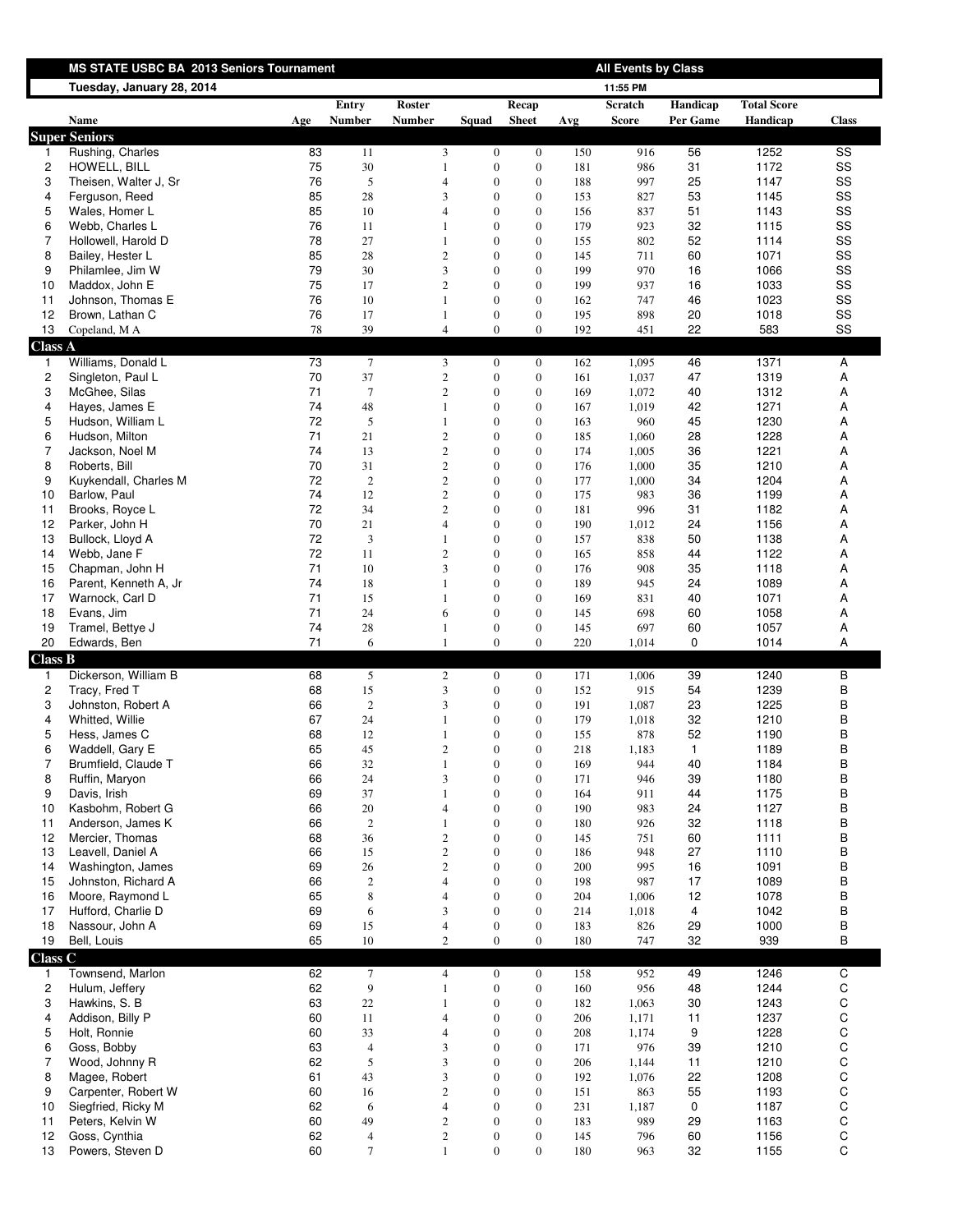| 14<br>15<br>16 | Smith, Jimmy<br>Otts, John R<br>Heering, Mike | 60<br>63<br>61 | 26<br>3<br>34  | 1<br>$\mathbf{2}$<br>$\mathbf{1}$ | $\boldsymbol{0}$<br>$\boldsymbol{0}$<br>$\boldsymbol{0}$ | $\boldsymbol{0}$<br>$\boldsymbol{0}$<br>$\boldsymbol{0}$ | 191<br>179<br>171 | 1,004<br>947<br>893 | 23<br>32<br>39 | 1142<br>1139<br>1127 | С<br>C<br>C      |
|----------------|-----------------------------------------------|----------------|----------------|-----------------------------------|----------------------------------------------------------|----------------------------------------------------------|-------------------|---------------------|----------------|----------------------|------------------|
| 17             | Roberts, Thaddeus(Thad) C, Sr                 | 63             | 29             | $\mathbf{1}$                      | $\mathbf{0}$                                             | $\boldsymbol{0}$                                         | 216               | 1,095               | 3              | 1113                 | C                |
| 18             | Lafayette, Alice F                            | 64             | 22             | 3                                 | $\mathbf{0}$                                             | $\overline{0}$                                           | 169               | 865                 | 40             | 1105                 | C                |
| 19             | Williams, John E                              | 63             | 14             | 1                                 | $\boldsymbol{0}$                                         | $\boldsymbol{0}$                                         | 197               | 995                 | 18             | 1103                 | $\mathsf C$      |
| 20             | Grimsley, Dan G                               | 63             | 3              | $\overline{4}$                    | $\mathbf{0}$                                             | $\boldsymbol{0}$                                         | 199               | 1,005               | 16             | 1101                 | C                |
| 21             | Davis, Donald E                               | 63             | 43             | 1                                 | $\boldsymbol{0}$                                         | $\boldsymbol{0}$                                         | 211               | 1,041               | $\overline{7}$ | 1083                 | $\mathsf C$      |
| 22             | Strange, Jackie G                             | 60             | 13             | $\overline{4}$                    | $\boldsymbol{0}$                                         | $\boldsymbol{0}$                                         | 193               | 944                 | 21             | 1070                 | C                |
| 23             | Wallace, Bo F                                 | 61             | 38             | 3                                 | $\mathbf{0}$                                             | $\boldsymbol{0}$                                         | 173               | 837                 | 37             | 1059                 | C                |
| 24             | Larkin, Edward A                              | 60             | 34             | $\overline{4}$                    | $\mathbf{0}$                                             | $\boldsymbol{0}$                                         | 175               | 829                 | 36             | 1045                 | $\mathsf C$      |
| 25<br>26       | Grimes, James(Lanny) L                        | 60<br>63       | 44<br>8        | $\mathbf{2}$<br>3                 | $\mathbf{0}$<br>$\mathbf{0}$                             | $\boldsymbol{0}$<br>$\boldsymbol{0}$                     | 213<br>183        | 1,013<br>863        | 5              | 1043<br>1037         | C<br>$\mathsf C$ |
| 27             | Gordon, Jim<br>Kyles, Walter E                | 61             | 31             | $\mathbf{1}$                      | $\boldsymbol{0}$                                         | $\boldsymbol{0}$                                         | 196               | 907                 | 29<br>19       | 1021                 | C                |
| 28             | Elly, Jackie                                  | 64             | $22\,$         | $\overline{\mathcal{L}}$          | $\mathbf{0}$                                             | $\boldsymbol{0}$                                         | 186               | 827                 | 27             | 989                  | C                |
| <b>Class D</b> |                                               |                |                |                                   |                                                          |                                                          |                   |                     |                |                      |                  |
| 1.             | Sanders, James L                              | 59             | $\overline{4}$ | $\overline{4}$                    | $\mathbf{0}$                                             | $\bf{0}$                                                 | 170               | 1,096               | 40             | 1336                 | D                |
| 2              | Coots, William(Tom) T                         | 56             | 36             | $\overline{4}$                    | $\boldsymbol{0}$                                         | $\boldsymbol{0}$                                         | 180               | 1,135               | 32             | 1327                 | D                |
| 3              | Sanders, Pam                                  | 57             | $\overline{4}$ | 1                                 | $\mathbf{0}$                                             | $\boldsymbol{0}$                                         | 149               | 960                 | 56             | 1296                 | D                |
| 4              | Peters, Marla                                 | 59             | 49             | 1                                 | $\mathbf{0}$                                             | $\boldsymbol{0}$                                         | 145               | 900                 | 60             | 1260                 | D                |
| 5              | Carpenter, Jack H                             | 58             | 16             | 1                                 | $\boldsymbol{0}$                                         | $\boldsymbol{0}$                                         | 159               | 959                 | 48             | 1247                 | D                |
| 6              | Smith, Gregory L                              | 57             | 20             | 1                                 | $\boldsymbol{0}$                                         | $\boldsymbol{0}$                                         | 177               | 1,029               | 34             | 1233                 | D                |
| 7              | Cooper, Darrell A                             | 59             | 38             | 1                                 | $\boldsymbol{0}$                                         | $\mathbf{0}$                                             | 220               | 1,230               | 0              | 1230                 | D                |
| 8              | Nicholson, Debra L                            | 56             | 27             | $\mathfrak{2}$                    | $\mathbf{0}$                                             | $\boldsymbol{0}$                                         | 145               | 862                 | 60             | 1222                 | D                |
| 9              | Smith, Lawrence A                             | 59             | 48             | $\mathfrak{2}$                    | $\mathbf{0}$                                             | $\boldsymbol{0}$                                         | 172               | 991                 | 38             | 1219                 | D                |
| 10             | Peeples, Keith R                              | 59             | 16             | 3                                 | $\mathbf{0}$                                             | $\boldsymbol{0}$                                         | 145               | 847                 | 60             | 1207                 | D                |
| 11             | Yeager, David W                               | 56             | 20             | $\mathfrak{2}$                    | $\mathbf{0}$                                             | $\boldsymbol{0}$                                         | 189               | 1,056               | 24             | 1200                 | D                |
| 12             | Jefferson, Deborah S                          | 55             | 9              | 3                                 | $\mathbf{0}$                                             | $\mathbf{0}$                                             | 145               | 823                 | 60             | 1183                 | D                |
| 13             | Swauncy, Wayne E                              | 59             | 23             | $\mathbf{2}$                      | $\mathbf{0}$                                             | $\boldsymbol{0}$                                         | 178               | 980                 | 33             | 1178                 | D                |
| 14             | Latham, Timothy A                             | 55             | 8              | 1                                 | $\mathbf{0}$                                             | $\boldsymbol{0}$                                         | 147               | 823                 | 58             | 1171                 | D                |
| 15             | Bradford, Hunter E                            | 58             | 8              | $\boldsymbol{2}$                  | $\mathbf{0}$                                             | $\boldsymbol{0}$                                         | 184               | 997                 | 28             | 1165                 | D                |
| 16             | Enterkin, Mark                                | 55<br>56       | 39<br>9        | 3                                 | $\mathbf{0}$                                             | $\boldsymbol{0}$                                         | 177               | 951                 | 34<br>53       | 1155                 | D<br>D           |
| 17<br>18       | Stowers, Ronald<br>Washington, L. Karl        | 56             | 23             | $\mathfrak{2}$<br>$\mathbf{1}$    | $\mathbf{0}$<br>$\mathbf{0}$                             | $\boldsymbol{0}$<br>$\boldsymbol{0}$                     | 153<br>197        | 835<br>1,043        | 18             | 1153<br>1151         | D                |
| 19             | Toney, Timothy                                | 55             | 14             | 3                                 | $\boldsymbol{0}$                                         | $\mathbf{0}$                                             | 190               | 1,006               | 24             | 1150                 | D                |
| 20             | <b>Whavers, Beverly</b>                       | 59             | 22             | $\mathbf{2}$                      | $\boldsymbol{0}$                                         | $\boldsymbol{0}$                                         | 153               | 819                 | 53             | 1137                 | D                |
| 21             | Titus, Maximillian J                          | 58             | 18             | $\mathfrak{2}$                    | $\mathbf{0}$                                             | $\boldsymbol{0}$                                         | 190               | 987                 | 24             | 1131                 | D                |
| 22             | Martin, Stanley                               | 55             | 14             | $\overline{4}$                    | $\mathbf{0}$                                             | $\boldsymbol{0}$                                         | 208               | 1,065               | 9              | 1119                 | D                |
| 23             | Kidwell, David A                              | 55             | 38             | $\mathbf{2}$                      | $\mathbf{0}$                                             | $\boldsymbol{0}$                                         | 205               | 1,021               | 12             | 1093                 | D                |
| 24             | Murrell, Donald A                             | 55             | 25             | 1                                 | $\mathbf{0}$                                             | $\mathbf{0}$                                             | 201               | 991                 | 15             | 1081                 | D                |
| 25             | Cox, Byron W, Sr                              | 56             | 33             | 3                                 | $\boldsymbol{0}$                                         | $\boldsymbol{0}$                                         | 205               | 1,007               | 12             | 1079                 | D                |
| 26             | White, James A                                | 57             | 28             | 4                                 | $\boldsymbol{0}$                                         | $\boldsymbol{0}$                                         | 205               | 979                 | 12             | 1051                 | D                |
| 27             | Vogel, Judy S                                 | 58             | 6              | $\mathfrak{2}$                    | $\mathbf{0}$                                             | $\boldsymbol{0}$                                         | 218               | 947                 | 1              | 953                  | D                |
| <b>Class E</b> |                                               |                |                |                                   |                                                          |                                                          |                   |                     |                |                      |                  |
| 1              | Thomas, Ronnie                                | 52             | 21             | $\mathbf{1}$                      | $\mathbf{0}$                                             | $\mathbf{0}$                                             | 176               | 1,180               | 35             | 1390                 | Ε                |
| 2              | Hand, Alan S                                  | 52             | 24             | $\overline{4}$                    | $\mathbf{0}$                                             | $\boldsymbol{0}$                                         | 198               | 1,233               | 17             | 1335                 | Е                |
| 3              | Hollowell, Polly W                            | 54             | 27             | 3                                 | $\mathbf{0}$                                             | $\mathbf{0}$                                             | 145               | 929                 | 60             | 1289                 | Е                |
| 4              | Scott, James N                                | 53             | 36             | 5                                 | $\mathbf{0}$                                             | $\boldsymbol{0}$                                         | 169               | 1,019               | 40             | 1259                 | Ε                |
| 5              | Lewis, Beverly L                              | 50             | 41             | $1\,$                             | $\boldsymbol{0}$                                         | $\boldsymbol{0}$                                         | 145               | 898                 | 60             | 1258                 | E                |
| 6<br>7         | Wright, Anthony E<br>Jennings, Mark           | 52<br>50       | 14<br>16       | $\mathfrak{2}$<br>$\overline{4}$  | $\mathbf{0}$<br>$\boldsymbol{0}$                         | $\boldsymbol{0}$<br>$\mathbf{0}$                         | 185               | 1,089<br>913        | 28<br>50       | 1257<br>1213         | Е<br>E           |
| 8              | Broderick, Tom                                | 53             | $20\,$         | 3                                 | $\mathbf{0}$                                             | $\mathbf{0}$                                             | 157<br>191        | 1,067               | 23             | 1205                 | Ε                |
| 9              | Muhammad, James E                             | 50             | 26             | 3                                 | $\boldsymbol{0}$                                         | $\boldsymbol{0}$                                         | 184               | 1,020               | 28             | 1188                 | E                |
| 10             | Johnson, James (Robert) R                     | 51             | 44             | 1                                 | $\boldsymbol{0}$                                         | $\boldsymbol{0}$                                         | 203               | 1,106               | 13             | 1184                 | Е                |
| 11             | Riles, Steve                                  | 51             | 13             | $\mathbf{1}$                      | $\mathbf{0}$                                             | $\boldsymbol{0}$                                         | 200               | 1,083               | 16             | 1179                 | E                |
| 12             | Stowers, Mike                                 | 51             | 9              | $\overline{4}$                    | $\boldsymbol{0}$                                         | $\mathbf{0}$                                             | 186               | 1,011               | 27             | 1173                 | E                |
| 13             | Mendiola, Jesse                               | 54             | 21             | 3                                 | $\boldsymbol{0}$                                         | $\mathbf{0}$                                             | 189               | 1,006               | 24             | 1150                 | E                |
| 14             | Howell, James S                               | 52             | 30             | $\sqrt{2}$                        | $\boldsymbol{0}$                                         | $\boldsymbol{0}$                                         | 199               | 1,053               | 16             | 1149                 | E                |
| 15             | Martinez, Steven E                            | 50             | 33             | $\mathbf{1}$                      | $\mathbf{0}$                                             | $\mathbf{0}$                                             | 188               | 992                 | 25             | 1142                 | Е                |
| 16             | Griffith, Jimmy D, Jr                         | 50             | $\mathbf{1}$   | $\overline{4}$                    | $\boldsymbol{0}$                                         | $\mathbf{0}$                                             | 185               | 971                 | 28             | 1139                 | E                |
| 17             | Small, Curley L                               | 54             | 43             | $\sqrt{2}$                        | $\boldsymbol{0}$                                         | $\mathbf{0}$                                             | 211               | 1,080               | 7              | 1122                 | E                |
| 18             | Williams, Anthony F                           | 50             | 29             | $\sqrt{2}$                        | $\mathbf{0}$                                             | $\boldsymbol{0}$                                         | 221               | 1,106               | 0              | 1106                 | E                |
| 19             | Hollowell, Dean H, Jr                         | 54             | 27             | $\overline{4}$                    | $\boldsymbol{0}$                                         | $\boldsymbol{0}$                                         | 156               | 768                 | 51             | 1074                 | E                |
| 20             | Gates, Reggie N                               | 52             | 33             | $\sqrt{2}$                        | $\mathbf{0}$                                             | $\mathbf{0}$                                             | 196               | 956                 | 19             | 1070                 | E                |
| 21             | Ahlvin, Alder F                               | 54             | 36             | $\mathfrak{Z}$                    | $\mathbf{0}$                                             | $\boldsymbol{0}$                                         | 173               | 840                 | 37             | 1062                 | Е                |
| 22<br>23       | Bounds, Bobby J<br>Muhammad, Robert J         | 50<br>51       | 3<br>26        | 3<br>$\overline{4}$               | $\boldsymbol{0}$<br>$\mathbf{0}$                         | $\boldsymbol{0}$<br>$\mathbf{0}$                         | 198<br>196        | 947<br>935          | 17<br>19       | 1049<br>1049         | E<br>E           |
|                |                                               |                |                |                                   |                                                          |                                                          |                   |                     |                |                      |                  |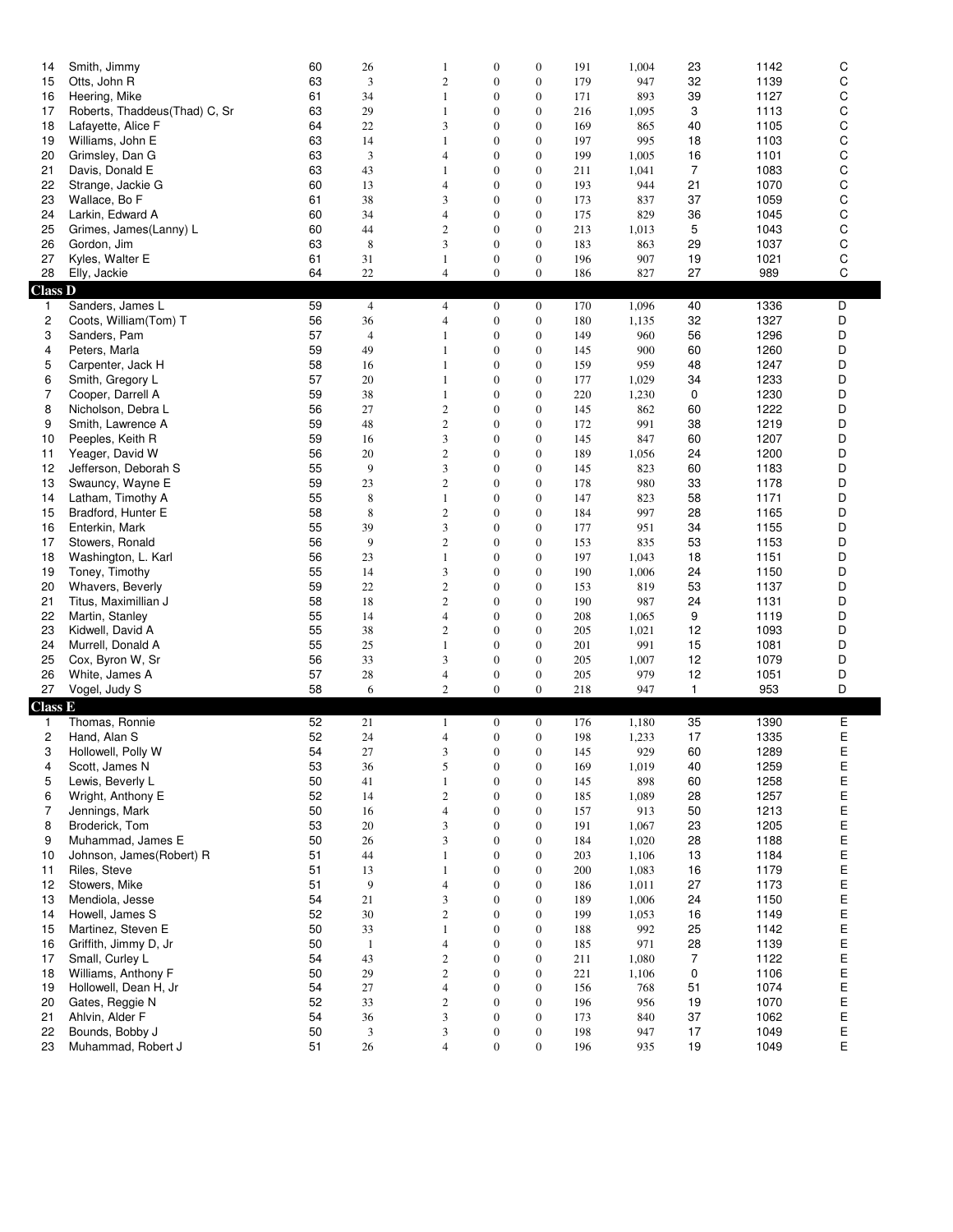<span id="page-3-0"></span>

|                     | MS STATE USBC BA 2013 Seniors Tournament |          |                                    |                                |                                      |                                      |            | <b>All Events Event</b> |              |                    |              |                     |
|---------------------|------------------------------------------|----------|------------------------------------|--------------------------------|--------------------------------------|--------------------------------------|------------|-------------------------|--------------|--------------------|--------------|---------------------|
|                     | Tuesday, January 28, 2014                |          |                                    |                                |                                      |                                      |            | 11:55 PM                |              |                    |              |                     |
|                     |                                          |          | Entry                              | Roster                         |                                      | Recap                                |            | Scratch                 | Handicap     | <b>Total Score</b> |              |                     |
|                     | Name                                     | Age      | <b>Number</b>                      | Number Squad                   |                                      | <b>Sheet</b>                         | Avg        | <b>Score</b>            | Per Game     | Handicap           | <b>Class</b> | Prize               |
|                     | Thomas, Ronnie                           | 52       | 21                                 |                                | $\mathbf{0}$                         | $\mathbf{0}$                         | 176        | 1,180                   | 35           | 1390               | Ε            | \$180.00            |
| $\overline{c}$<br>3 | Williams, Donald L<br>Sanders, James L   | 73<br>59 | $\boldsymbol{7}$<br>$\overline{4}$ | 3<br>$\overline{4}$            | $\mathbf{0}$<br>$\boldsymbol{0}$     | $\boldsymbol{0}$<br>$\boldsymbol{0}$ | 162<br>170 | 1,095<br>1,096          | 46<br>40     | 1371<br>1336       | Α<br>D       | \$120.00<br>\$95.00 |
| 4                   | Hand, Alan S                             | 52       | 24                                 | $\overline{4}$                 | $\overline{0}$                       | $\mathbf{0}$                         | 198        | 1,233                   | 17           | 1335               | Ε            | \$60.00             |
| 5                   | Coots, William(Tom) T                    | 56       | 36                                 | $\overline{4}$                 | $\mathbf{0}$                         | $\mathbf{0}$                         | 180        | 1,135                   | 32           | 1327               | D            | \$35.00             |
| 6                   | Singleton, Paul L                        | 70       | 37                                 | $\mathbf{2}$                   | $\overline{0}$                       | $\overline{0}$                       | 161        | 1,037                   | 47           | 1319               | Α            | \$20.00             |
| 7                   | McGhee, Silas                            | 71       | $\overline{7}$                     | $\mathbf{2}$                   | $\mathbf{0}$                         | $\boldsymbol{0}$                     | 169        | 1,072                   | 40           | 1312               | Α            | \$10.00             |
| 8                   | Sanders, Pam                             | 57       | $\overline{4}$                     | 1                              | $\overline{0}$                       | $\mathbf{0}$                         | 149        | 960                     | 56           | 1296               | D            |                     |
| 9<br>10             | Hollowell, Polly W<br>Hayes, James E     | 54<br>74 | 27<br>48                           | 3<br>1                         | $\mathbf{0}$<br>$\boldsymbol{0}$     | $\mathbf{0}$<br>$\boldsymbol{0}$     | 145        | 929                     | 60<br>42     | 1289               | Ε            |                     |
| 11                  | Peters, Marla                            | 59       | 49                                 | 1                              | $\theta$                             | $\mathbf{0}$                         | 167<br>145 | 1,019<br>900            | 60           | 1271<br>1260       | Α<br>D       |                     |
| 12                  | Scott, James N                           | 53       | 36                                 | 5                              | $\mathbf{0}$                         | $\mathbf{0}$                         | 169        | 1,019                   | 40           | 1259               | E            |                     |
| 13                  | Lewis, Beverly L                         | 50       | 41                                 | 1                              | $\overline{0}$                       | $\mathbf{0}$                         | 145        | 898                     | 60           | 1258               | Ε            |                     |
| 14                  | Wright, Anthony E                        | 52       | 14                                 | $\mathbf{2}$                   | $\mathbf{0}$                         | $\mathbf{0}$                         | 185        | 1,089                   | 28           | 1257               | Ε            |                     |
| 15                  | Rushing, Charles                         | 83       | 11                                 | 3                              | $\overline{0}$                       | $\overline{0}$                       | 150        | 916                     | 56           | 1252               | SS           |                     |
| 16                  | Carpenter, Jack H                        | 58       | 16                                 | 1                              | $\mathbf{0}$                         | $\mathbf{0}$                         | 159        | 959                     | 48           | 1247               | D            |                     |
| 17<br>18            | Townsend, Marlon<br>Hulum, Jeffery       | 62<br>62 | $7\phantom{.0}$<br>9               | $\overline{4}$<br>1            | $\overline{0}$<br>$\mathbf{0}$       | $\overline{0}$<br>$\mathbf{0}$       | 158<br>160 | 952<br>956              | 49<br>48     | 1246<br>1244       | C<br>С       |                     |
| 19                  | Hawkins, S. B                            | 63       | 22                                 | 1                              | $\mathbf{0}$                         | $\mathbf{0}$                         | 182        | 1,063                   | 30           | 1243               | С            |                     |
| 20                  | Dickerson, William B                     | 68       | 5                                  | $\overline{c}$                 | $\mathbf{0}$                         | $\overline{0}$                       | 171        | 1,006                   | 39           | 1240               | B            |                     |
| 21                  | Tracy, Fred T                            | 68       | 15                                 | 3                              | $\boldsymbol{0}$                     | $\boldsymbol{0}$                     | 152        | 915                     | 54           | 1239               | B            |                     |
| 22                  | Addison, Billy P                         | 60       | 11                                 | $\overline{4}$                 | $\mathbf{0}$                         | $\mathbf{0}$                         | 206        | 1,171                   | 11           | 1237               | C            |                     |
| 23                  | Smith, Gregory L                         | 57       | 20                                 | 1                              | $\mathbf{0}$                         | $\mathbf{0}$                         | 177        | 1,029                   | 34           | 1233               | D            |                     |
| 24                  | Cooper, Darrell A                        | 59<br>72 | 38                                 | 1<br>1                         | $\overline{0}$<br>$\theta$           | $\mathbf{0}$<br>$\mathbf{0}$         | 220        | 1,230                   | 0            | 1230               | D<br>Α       |                     |
| 25<br>26            | Hudson, William L<br>Holt, Ronnie        | 60       | 5<br>33                            | $\overline{4}$                 | $\mathbf{0}$                         | $\mathbf{0}$                         | 163<br>208 | 960<br>1,174            | 45<br>9      | 1230<br>1228       | С            |                     |
| 27                  | Hudson, Milton                           | 71       | 21                                 | $\sqrt{2}$                     | $\overline{0}$                       | $\mathbf{0}$                         | 185        | 1,060                   | 28           | 1228               | Α            |                     |
| 28                  | Johnston, Robert A                       | 66       | $\overline{2}$                     | $\overline{\mathbf{3}}$        | $\boldsymbol{0}$                     | $\boldsymbol{0}$                     | 191        | 1,087                   | 23           | 1225               | B            |                     |
| 29                  | Nicholson, Debra L                       | 56       | 27                                 | $\mathbf{2}$                   | $\mathbf{0}$                         | $\mathbf{0}$                         | 145        | 862                     | 60           | 1222               | D            |                     |
| 30                  | Jackson, Noel M                          | 74       | 13                                 | $\boldsymbol{2}$               | $\mathbf{0}$                         | $\mathbf{0}$                         | 174        | 1,005                   | 36           | 1221               | Α            |                     |
| 31                  | Smith, Lawrence A                        | 59       | 48                                 | $\mathbf{2}$                   | $\overline{0}$                       | $\overline{0}$                       | 172        | 991                     | 38           | 1219               | D<br>Ε       |                     |
| 32<br>33            | Jennings, Mark<br>Goss, Bobby            | 50<br>63 | 16<br>$\overline{4}$               | $\overline{4}$<br>3            | $\boldsymbol{0}$<br>$\overline{0}$   | $\boldsymbol{0}$<br>$\mathbf{0}$     | 157<br>171 | 913<br>976              | 50<br>39     | 1213<br>1210       | C            |                     |
| 34                  | Wood, Johnny R                           | 62       | 5                                  | 3                              | $\mathbf{0}$                         | $\mathbf{0}$                         | 206        | 1,144                   | 11           | 1210               | C            |                     |
| 35                  | Whitted, Willie                          | 67       | 24                                 | 1                              | $\boldsymbol{0}$                     | $\boldsymbol{0}$                     | 179        | 1,018                   | 32           | 1210               | B            |                     |
| 36                  | Roberts, Bill                            | 70       | 31                                 | $\mathbf{2}$                   | $\theta$                             | $\mathbf{0}$                         | 176        | 1,000                   | 35           | 1210               | Α            |                     |
| 37                  | Magee, Robert                            | 61       | 43                                 | 3                              | $\mathbf{0}$                         | $\mathbf{0}$                         | 192        | 1,076                   | 22           | 1208               | С            |                     |
| 38                  | Peeples, Keith R                         | 59       | 16                                 | 3                              | $\overline{0}$                       | $\mathbf{0}$                         | 145        | 847                     | 60           | 1207               | D            |                     |
| 39<br>40            | Broderick, Tom<br>Kuykendall, Charles M  | 53<br>72 | 20<br>2                            | 3<br>$\mathbf{2}$              | $\boldsymbol{0}$<br>$\overline{0}$   | $\mathbf{0}$<br>$\overline{0}$       | 191<br>177 | 1,067<br>1,000          | 23<br>34     | 1205<br>1204       | Ε<br>Α       |                     |
| 41                  | Yeager, David W                          | 56       | 20                                 | $\boldsymbol{2}$               | $\mathbf{0}$                         | $\mathbf{0}$                         | 189        | 1,056                   | 24           | 1200               | D            |                     |
| 42                  | Barlow, Paul                             | 74       | 12                                 | $\mathbf{2}$                   | $\overline{0}$                       | $\overline{0}$                       | 175        | 983                     | 36           | 1199               | Α            |                     |
| 43                  | Carpenter, Robert W                      | 60       | 16                                 | $\mathbf{2}$                   | $\mathbf{0}$                         | $\boldsymbol{0}$                     | 151        | 863                     | 55           | 1193               | С            |                     |
| 44                  | Hess, James C                            | 68       | 12                                 | $\mathbf{1}$                   | $\mathbf{0}$                         | $\mathbf{0}$                         | 155        | 878                     | 52           | 1190               | B            |                     |
| 45                  | Waddell, Gary E                          | 65       | 45                                 | $\sqrt{2}$                     | $\mathbf{0}$                         | $\overline{0}$                       | 218        | 1,183                   | $\mathbf{1}$ | 1189               | B            |                     |
| 46<br>47            | Muhammad, James E<br>Siegfried, Ricky M  | 50<br>62 | 26<br>6                            | 3<br>$\overline{4}$            | $\boldsymbol{0}$<br>$\mathbf{0}$     | $\boldsymbol{0}$<br>$\mathbf{0}$     | 184<br>231 | 1,020                   | 28<br>0      | 1188<br>1187       | Ε<br>C       |                     |
| 48                  | Johnson, James(Robert) R                 | 51       | 44                                 | 1                              | $\mathbf{0}$                         | $\mathbf{0}$                         | 203        | 1,187<br>1,106          | 13           | 1184               | Ε            |                     |
| 49                  | Brumfield, Claude T                      | 66       | 32                                 | 1                              | $\overline{0}$                       | $\mathbf{0}$                         | 169        | 944                     | 40           | 1184               | B            |                     |
| 50                  | Jefferson, Deborah S                     | 55       | 9                                  | 3                              | $\theta$                             | $\mathbf{0}$                         | 145        | 823                     | 60           | 1183               | D            |                     |
| 51                  | Brooks, Royce L                          | 72       | 34                                 | 2                              | 0                                    | $\bf{0}$                             | 181        | 996                     | 31           | 1182               | A            |                     |
| 52                  | Ruffin, Maryon                           | 66       | 24                                 | $\mathfrak{Z}$                 | $\boldsymbol{0}$                     | $\boldsymbol{0}$                     | 171        | 946                     | 39           | 1180               | B            |                     |
| 53                  | Riles, Steve                             | 51       | 13                                 | $\mathbf{1}$                   | $\boldsymbol{0}$                     | $\boldsymbol{0}$                     | 200        | 1,083                   | 16           | 1179               | E            |                     |
| 54<br>55            | Swauncy, Wayne E<br>Davis, Irish         | 59<br>69 | 23<br>37                           | $\mathbf{2}$<br>1              | $\boldsymbol{0}$<br>$\boldsymbol{0}$ | $\mathbf{0}$<br>$\boldsymbol{0}$     | 178<br>164 | 980<br>911              | 33<br>44     | 1178<br>1175       | D<br>B       |                     |
| 56                  | Stowers, Mike                            | 51       | 9                                  | $\overline{4}$                 | $\boldsymbol{0}$                     | $\mathbf{0}$                         | 186        | 1,011                   | 27           | 1173               | Ε            |                     |
| 57                  | HOWELL, BILL                             | 75       | 30                                 | 1                              | $\boldsymbol{0}$                     | $\boldsymbol{0}$                     | 181        | 986                     | 31           | 1172               | SS           |                     |
| 58                  | Latham, Timothy A                        | 55       | 8                                  | $\mathbf{1}$                   | $\boldsymbol{0}$                     | $\boldsymbol{0}$                     | 147        | 823                     | 58           | 1171               | D            |                     |
| 59                  | Bradford, Hunter E                       | 58       | $8\phantom{1}$                     | $\sqrt{2}$                     | $\boldsymbol{0}$                     | $\boldsymbol{0}$                     | 184        | 997                     | 28           | 1165               | D            |                     |
| 60                  | Peters, Kelvin W                         | 60       | 49                                 | $\sqrt{2}$                     | $\boldsymbol{0}$                     | $\boldsymbol{0}$                     | 183        | 989                     | 29           | 1163               | С            |                     |
| 61<br>62            | Goss, Cynthia                            | 62       | $\overline{4}$                     | $\sqrt{2}$<br>$\overline{4}$   | $\boldsymbol{0}$                     | $\boldsymbol{0}$                     | 145        | 796                     | 60           | 1156               | С            |                     |
| 63                  | Parker, John H<br>Enterkin, Mark         | 70<br>55 | 21<br>39                           | 3                              | $\boldsymbol{0}$<br>$\boldsymbol{0}$ | $\boldsymbol{0}$<br>$\boldsymbol{0}$ | 190<br>177 | 1,012<br>951            | 24<br>34     | 1156<br>1155       | Α<br>D       |                     |
| 64                  | Powers, Steven D                         | 60       | $\overline{7}$                     | $\mathbf{1}$                   | $\boldsymbol{0}$                     | $\boldsymbol{0}$                     | 180        | 963                     | 32           | 1155               | C            |                     |
| 65                  | Stowers, Ronald                          | 56       | 9                                  | $\mathbf{2}$                   | $\boldsymbol{0}$                     | $\boldsymbol{0}$                     | 153        | 835                     | 53           | 1153               | D            |                     |
| 66                  | Washington, L. Karl                      | 56       | 23                                 | 1                              | $\boldsymbol{0}$                     | $\boldsymbol{0}$                     | 197        | 1,043                   | 18           | 1151               | D            |                     |
| 67                  | Mendiola, Jesse                          | 54       | 21                                 | $\overline{\mathbf{3}}$        | $\boldsymbol{0}$                     | $\boldsymbol{0}$                     | 189        | 1,006                   | 24           | 1150               | Ε            |                     |
| 68                  | Toney, Timothy                           | 55       | 14                                 | $\mathfrak{Z}$                 | $\boldsymbol{0}$                     | $\boldsymbol{0}$                     | 190        | 1,006                   | 24           | 1150               | D            |                     |
| 69<br>70            | Howell, James S<br>Theisen, Walter J, Sr | 52<br>76 | 30<br>$\sqrt{5}$                   | $\mathbf{2}$<br>$\overline{4}$ | $\boldsymbol{0}$<br>$\boldsymbol{0}$ | $\boldsymbol{0}$<br>$\boldsymbol{0}$ | 199        | 1,053<br>997            | 16<br>25     | 1149               | Ε<br>SS      |                     |
| 71                  | Ferguson, Reed                           | 85       | 28                                 | 3                              | $\boldsymbol{0}$                     | $\boldsymbol{0}$                     | 188<br>153 | 827                     | 53           | 1147<br>1145       | SS           |                     |
| 72                  | Wales, Homer L                           | 85       | 10                                 | $\overline{4}$                 | $\boldsymbol{0}$                     | $\boldsymbol{0}$                     | 156        | 837                     | 51           | 1143               | SS           |                     |
| 73                  | Martinez, Steven E                       | 50       | 33                                 | 1                              | $\boldsymbol{0}$                     | $\boldsymbol{0}$                     | 188        | 992                     | 25           | 1142               | Ε            |                     |
| 74                  | Smith, Jimmy                             | 60       | 26                                 | $\mathbf{1}$                   | $\boldsymbol{0}$                     | $\boldsymbol{0}$                     | 191        | 1,004                   | 23           | 1142               | С            |                     |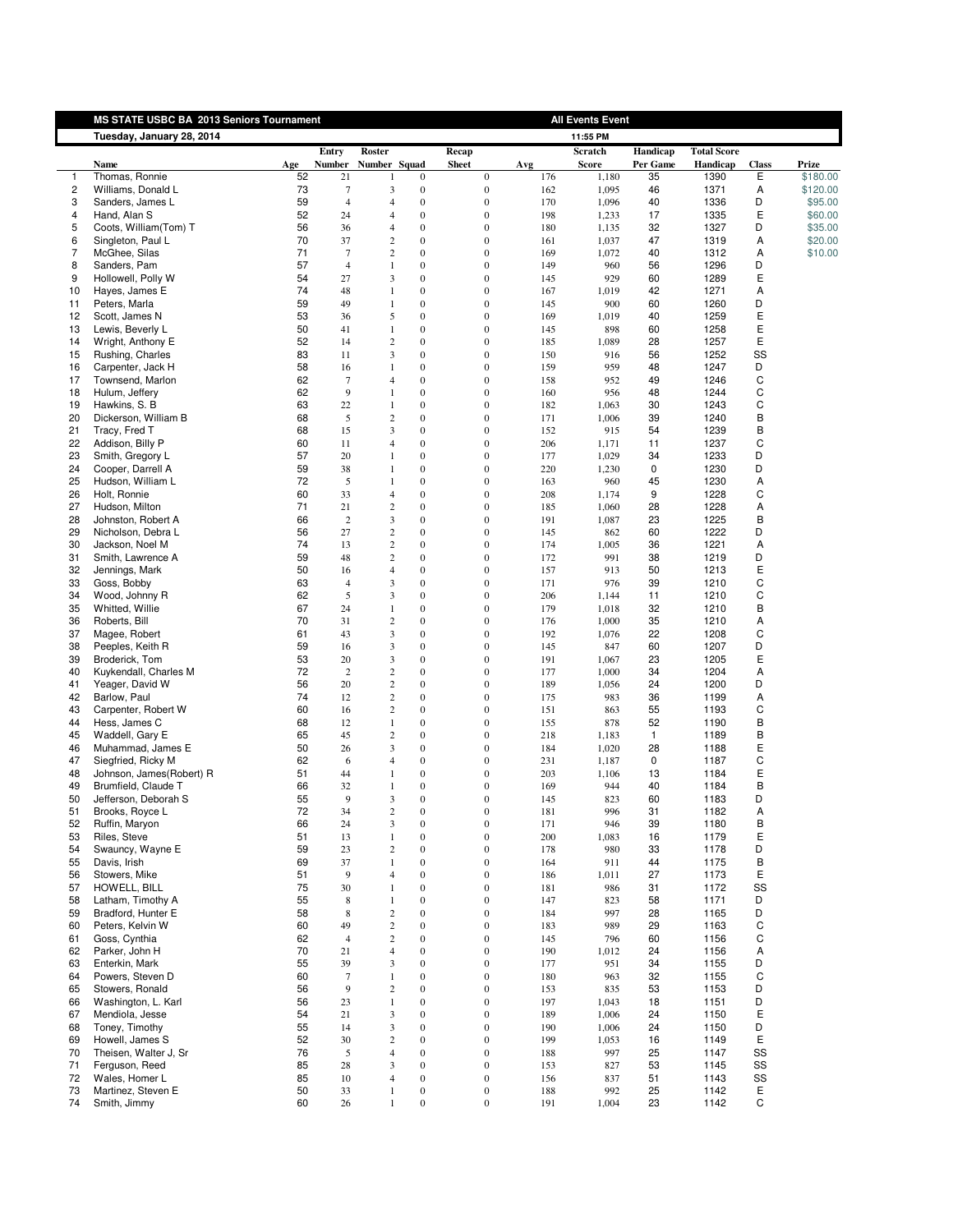| 75         | Griffith, Jimmy D, Jr                         | 50       | 1                       | 4                              | $\mathbf{0}$                         | 0                                    | 185        | 971          | 28             | 1139         | Ε       |
|------------|-----------------------------------------------|----------|-------------------------|--------------------------------|--------------------------------------|--------------------------------------|------------|--------------|----------------|--------------|---------|
| 76<br>77   | Otts, John R<br>Bullock, Lloyd A              | 63<br>72 | 3<br>3                  | $\overline{\mathbf{c}}$        | $\boldsymbol{0}$<br>$\mathbf{0}$     | $\boldsymbol{0}$<br>$\boldsymbol{0}$ | 179        | 947          | 32<br>50       | 1139         | C       |
| 78         | Whavers, Beverly                              | 59       | 22                      | $\mathbf{1}$<br>$\overline{c}$ | $\boldsymbol{0}$                     | $\boldsymbol{0}$                     | 157<br>153 | 838<br>819   | 53             | 1138<br>1137 | Α<br>D  |
| 79         | Titus, Maximillian J                          | 58       | 18                      | $\overline{c}$                 | $\mathbf{0}$                         | $\boldsymbol{0}$                     | 190        | 987          | 24             | 1131         | D       |
| 80         | Heering, Mike                                 | 61       | 34                      | $\mathbf{1}$                   | $\mathbf{0}$                         | $\boldsymbol{0}$                     | 171        | 893          | 39             | 1127         | C       |
| 81         | Kasbohm, Robert G                             | 66       | 20                      | 4                              | $\boldsymbol{0}$                     | $\boldsymbol{0}$                     | 190        | 983          | 24             | 1127         | B       |
| 82         | Small, Curley L                               | 54       | 43                      | $\boldsymbol{2}$               | $\boldsymbol{0}$                     | $\boldsymbol{0}$                     | 211        | 1,080        | $\overline{7}$ | 1122         | Ε       |
| 83         | Webb, Jane F                                  | 72       | 11                      | 2                              | $\mathbf{0}$                         | $\overline{0}$                       | 165        | 858          | 44             | 1122         | Α       |
| 84         | Martin, Stanley                               | 55       | 14                      | 4                              | $\mathbf{0}$                         | $\boldsymbol{0}$                     | 208        | 1,065        | 9              | 1119         | D       |
| 85         | Anderson, James K                             | 66       | $\overline{2}$          | 1                              | $\boldsymbol{0}$                     | $\boldsymbol{0}$                     | 180        | 926          | 32             | 1118         | B       |
| 86<br>87   | Chapman, John H<br>Webb, Charles L            | 71<br>76 | 10<br>11                | 3<br>1                         | $\mathbf{0}$<br>$\mathbf{0}$         | $\boldsymbol{0}$<br>$\boldsymbol{0}$ | 176<br>179 | 908<br>923   | 35<br>32       | 1118<br>1115 | Α<br>SS |
| 88         | Hollowell, Harold D                           | 78       | 27                      | 1                              | $\boldsymbol{0}$                     | $\boldsymbol{0}$                     | 155        | 802          | 52             | 1114         | SS      |
| 89         | Roberts, Thaddeus(Thad) C, Sr                 | 63       | 29                      | $\mathbf{1}$                   | $\mathbf{0}$                         | $\boldsymbol{0}$                     | 216        | 1,095        | 3              | 1113         | C       |
| 90         | Mercier, Thomas                               | 68       | 36                      | $\overline{c}$                 | $\boldsymbol{0}$                     | $\bf{0}$                             | 145        | 751          | 60             | 1111         | B       |
| 91         | Leavell, Daniel A                             | 66       | 15                      | $\boldsymbol{2}$               | $\mathbf{0}$                         | $\boldsymbol{0}$                     | 186        | 948          | 27             | 1110         | B       |
| 92         | Williams, Anthony F                           | 50       | 29                      | 2                              | $\boldsymbol{0}$                     | $\boldsymbol{0}$                     | 221        | 1,106        | 0              | 1106         | Ε       |
| 93         | Lafayette, Alice F                            | 64       | 22                      | 3                              | $\boldsymbol{0}$                     | $\boldsymbol{0}$                     | 169        | 865          | 40             | 1105         | С       |
| 94         | Williams, John E                              | 63       | 14                      | 1                              | $\mathbf{0}$                         | $\boldsymbol{0}$                     | 197        | 995          | 18             | 1103         | C       |
| 95<br>96   | Grimsley, Dan G                               | 63       | 3                       | 4                              | $\boldsymbol{0}$<br>$\boldsymbol{0}$ | $\boldsymbol{0}$<br>$\boldsymbol{0}$ | 199        | 1,005        | 16             | 1101<br>1093 | C<br>D  |
| 97         | Kidwell, David A<br>Washington, James         | 55<br>69 | 38<br>26                | $\boldsymbol{2}$<br>2          | $\mathbf{0}$                         | $\bf{0}$                             | 205<br>200 | 1,021<br>995 | 12<br>16       | 1091         | B       |
| 98         | Johnston, Richard A                           | 66       | $\overline{\mathbf{c}}$ | 4                              | $\mathbf{0}$                         | $\boldsymbol{0}$                     | 198        | 987          | 17             | 1089         | B       |
| 99         | Parent, Kenneth A, Jr                         | 74       | 18                      | 1                              | $\mathbf{0}$                         | $\boldsymbol{0}$                     | 189        | 945          | 24             | 1089         | Α       |
| 100        | Davis, Donald E                               | 63       | 43                      | 1                              | $\mathbf{0}$                         | $\boldsymbol{0}$                     | 211        | 1,041        | 7              | 1083         | C       |
| 101        | Murrell, Donald A                             | 55       | 25                      | $\mathbf{1}$                   | $\boldsymbol{0}$                     | $\boldsymbol{0}$                     | 201        | 991          | 15             | 1081         | D       |
| 102        | Cox, Byron W, Sr                              | 56       | 33                      | 3                              | $\mathbf{0}$                         | $\boldsymbol{0}$                     | 205        | 1,007        | 12             | 1079         | D       |
| 103        | Moore, Raymond L                              | 65       | 8                       | 4                              | $\boldsymbol{0}$                     | $\boldsymbol{0}$                     | 204        | 1,006        | 12             | 1078         | B       |
| 104        | Hollowell, Dean H, Jr                         | 54       | 27                      | 4                              | $\boldsymbol{0}$                     | $\boldsymbol{0}$                     | 156        | 768          | 51             | 1074         | Ε       |
| 105        | Bailey, Hester L<br>Warnock, Carl D           | 85<br>71 | 28                      | 2                              | $\mathbf{0}$<br>$\boldsymbol{0}$     | $\boldsymbol{0}$<br>$\boldsymbol{0}$ | 145<br>169 | 711          | 60<br>40       | 1071<br>1071 | SS      |
| 106<br>107 | Gates, Reggie N                               | 52       | 15<br>33                | 1<br>2                         | $\boldsymbol{0}$                     | $\boldsymbol{0}$                     | 196        | 831<br>956   | 19             | 1070         | Α<br>Ε  |
| 108        | Strange, Jackie G                             | 60       | 13                      | 4                              | $\mathbf{0}$                         | $\overline{0}$                       | 193        | 944          | 21             | 1070         | C       |
| 109        | Philamlee, Jim W                              | 79       | 30                      | 3                              | $\mathbf{0}$                         | $\boldsymbol{0}$                     | 199        | 970          | 16             | 1066         | SS      |
| 110        | Ahlvin, Alder F                               | 54       | 36                      | 3                              | $\mathbf{0}$                         | $\boldsymbol{0}$                     | 173        | 840          | 37             | 1062         | Ε       |
| 111        | Wallace, Bo F                                 | 61       | 38                      | 3                              | $\mathbf{0}$                         | $\boldsymbol{0}$                     | 173        | 837          | 37             | 1059         | C       |
| 112        | Evans, Jim                                    | 71       | 24                      | 6                              | $\boldsymbol{0}$                     | $\boldsymbol{0}$                     | 145        | 698          | 60             | 1058         | Α       |
| 113        | Tramel, Bettye J                              | 74       | 28                      | 1                              | $\boldsymbol{0}$                     | $\boldsymbol{0}$                     | 145        | 697          | 60             | 1057         | Α       |
| 114        | White, James A                                | 57       | 28                      | 4                              | $\mathbf{0}$                         | $\boldsymbol{0}$                     | 205        | 979          | 12             | 1051         | D       |
| 115        | Bounds, Bobby J<br>Muhammad, Robert J         | 50<br>51 | 3                       | 3                              | $\boldsymbol{0}$<br>$\mathbf{0}$     | $\bf{0}$<br>$\boldsymbol{0}$         | 198<br>196 | 947          | 17<br>19       | 1049<br>1049 | Ε<br>Ε  |
| 116<br>117 | Larkin, Edward A                              | 60       | 26<br>34                | 4<br>4                         | $\boldsymbol{0}$                     | $\boldsymbol{0}$                     | 175        | 935<br>829   | 36             | 1045         | C       |
| 118        | Grimes, James(Lanny) L                        | 60       | 44                      | 2                              | $\boldsymbol{0}$                     | $\boldsymbol{0}$                     | 213        | 1,013        | 5              | 1043         | С       |
| 119        | Hufford, Charlie D                            | 69       | 6                       | 3                              | $\mathbf{0}$                         | $\boldsymbol{0}$                     | 214        | 1,018        | 4              | 1042         | B       |
| 120        | Gordon, Jim                                   | 63       | 8                       | 3                              | $\mathbf{0}$                         | $\boldsymbol{0}$                     | 183        | 863          | 29             | 1037         | C       |
| 121        | Maddox, John E                                | 75       | 17                      | 2                              | $\boldsymbol{0}$                     | $\boldsymbol{0}$                     | 199        | 937          | 16             | 1033         | SS      |
| 122        | Johnson, Thomas E                             | 76       | 10                      | 1                              | $\mathbf{0}$                         | $\bf{0}$                             | 162        | 747          | 46             | 1023         | SS      |
| 123        | Kyles, Walter E                               | 61       | 31                      | 1                              | $\mathbf{0}$                         | $\boldsymbol{0}$                     | 196        | 907          | 19             | 1021         | C       |
| 124        | Brown, Lathan C<br>Edwards, Ben               | 76<br>71 | 17                      | 1                              | $\mathbf{0}$<br>$\mathbf{0}$         | $\boldsymbol{0}$<br>$\boldsymbol{0}$ | 195        | 898          | 20<br>0        | 1018<br>1014 | SS      |
| 125<br>126 | Nassour, John A                               | 69       | 6<br>15                 | 1<br>4                         | $\boldsymbol{0}$                     | $\boldsymbol{0}$                     | 220<br>183 | 1,014<br>826 | 29             | 1000         | Α<br>в  |
| 127        | Elly, Jackie                                  | 64       | 22                      | 4                              | $\mathbf{0}$                         | $\boldsymbol{0}$                     | 186        | 827          | 27             | 989          | C       |
| 128        | Vogel, Judy S                                 | 58       | 6                       | 2                              | $\boldsymbol{0}$                     | $\boldsymbol{0}$                     | 218        | 947          | 1              | 953          | D       |
| 129        | Bell, Louis                                   | 65       | 10                      | 2                              | $\boldsymbol{0}$                     | $\mathbf{0}$                         | 180        | 747          | 32             | 939          | B       |
| 130        | Copeland, M A                                 | 78       | 39                      | $\overline{4}$                 | $\boldsymbol{0}$                     | $\boldsymbol{0}$                     | 192        | 451          | 22             | 583          | SS      |
| 131        | King, Dewayne                                 | 58       | 31                      | $\mathbf{1}$                   | $\mathbf{0}$                         | $\boldsymbol{0}$                     | 171        | 968          | 39             | 1202         | D       |
| 132        | Tramel, Bettye J                              | 73       | 18                      | 5                              | $\mathbf{0}$                         | $\boldsymbol{0}$                     | 145        | 840          | 60             | 1200         | Α       |
| 133<br>134 | Hyver, Karen A<br>Kuykendall, Mickey          | 61<br>71 | 37<br>11                | 1<br>1                         | $\mathbf{0}$<br>$\boldsymbol{0}$     | $\mathbf{0}$<br>$\boldsymbol{0}$     | 145<br>172 | 838<br>968   | 60<br>38       | 1198<br>1196 | C<br>Α  |
| 135        | Comeaux, Floyd A                              | 82       | 36                      | $\mathbf{1}$                   | $\boldsymbol{0}$                     | $\boldsymbol{0}$                     | 183        | 1,021        | 29             | 1195         | SS      |
| 136        | Nelson, Mildred H                             | 57       | 12                      | $\mathbf{1}$                   | $\mathbf{0}$                         | $\mathbf{0}$                         | 172        | 966          | 38             | 1194         | D       |
| 137        | Copeland, M A                                 | 77       | 49                      | $\mathbf{1}$                   | $\boldsymbol{0}$                     | $\boldsymbol{0}$                     | 220        | 1,192        | 0              | 1192         | SS      |
| 138        | Hallmark, Junior R                            | 68       | 14                      | $\overline{c}$                 | $\boldsymbol{0}$                     | $\boldsymbol{0}$                     | 197        | 1,084        | 18             | 1192         | В       |
| 139        | Chenault, John E                              | 78       | 48                      | 1                              | $\mathbf{0}$                         | $\boldsymbol{0}$                     | 204        | 1,116        | 12             | 1188         | SS      |
| 140        | Williamson, James C, Jr                       | 65       | 46                      | 1                              | $\mathbf{0}$                         | $\mathbf{0}$                         | 187        | 1,032        | 26             | 1188         | В       |
| 141        | Elly, Jackie                                  | 63       | 46                      | $\overline{c}$                 | $\mathbf{0}$                         | $\overline{0}$                       | 194        | 1,060        | 20             | 1180         | C       |
| 142        | Brown, Lathan C                               | 75       | 57<br>$\overline{7}$    | 3                              | 0                                    | 0                                    | 195        | 1055         | 20             | 1175         | SS      |
| 143<br>144 | Smith, Gregory L<br>Banks, Willie E           | 56<br>63 | 34                      | 1<br>2                         | 0<br>0                               | 0<br>0                               | 180<br>202 | 981<br>1087  | 32<br>14       | 1173<br>1171 | D<br>C  |
| 145        | Black, Joe L                                  | 61       | 32                      | $\overline{c}$                 | 0                                    | 0                                    | 145        | 811          | 60             | 1171         | C       |
| 146        | Linch, Larry J                                | 54       | 44                      | 1                              | 0                                    | 0                                    | 203        | 1093         | 13             | 1171         | Ε       |
| 147        | Hallmark, Russell G                           | 67       | 14                      | 1                              | 0                                    | 0                                    | 189        | 1026         | 24             | 1170         | B       |
| 148        | Green, Jane B                                 | 68       | 27                      | 1                              | 0                                    | 0                                    | 145        | 807          | 60             | 1167         | B       |
| 149        | Williams, Bill E                              | 73       | 13                      | 3                              | 0                                    | 0                                    | 176        | 953          | 35             | 1163         | Α       |
| 150        | Jumper, Dennis W                              | 50       | 19                      | 4                              | 0                                    | 0                                    | 201        | 1072         | 15             | 1162         | Ε       |
| 151        | Hawkins, S. B                                 | 62       | 47                      | 4                              | 0                                    | 0                                    | 185        | 988          | 28             | 1156         | C       |
| 152<br>153 | Hollowell, Harold D<br>Grimes, James(Lanny) L | 77<br>59 | 18<br>55                | 1<br>1                         | 0<br>0                               | 0<br>0                               | 161<br>217 | 871<br>1138  | 47<br>2        | 1153<br>1150 | SS<br>D |
|            |                                               |          |                         |                                |                                      |                                      |            |              |                |              |         |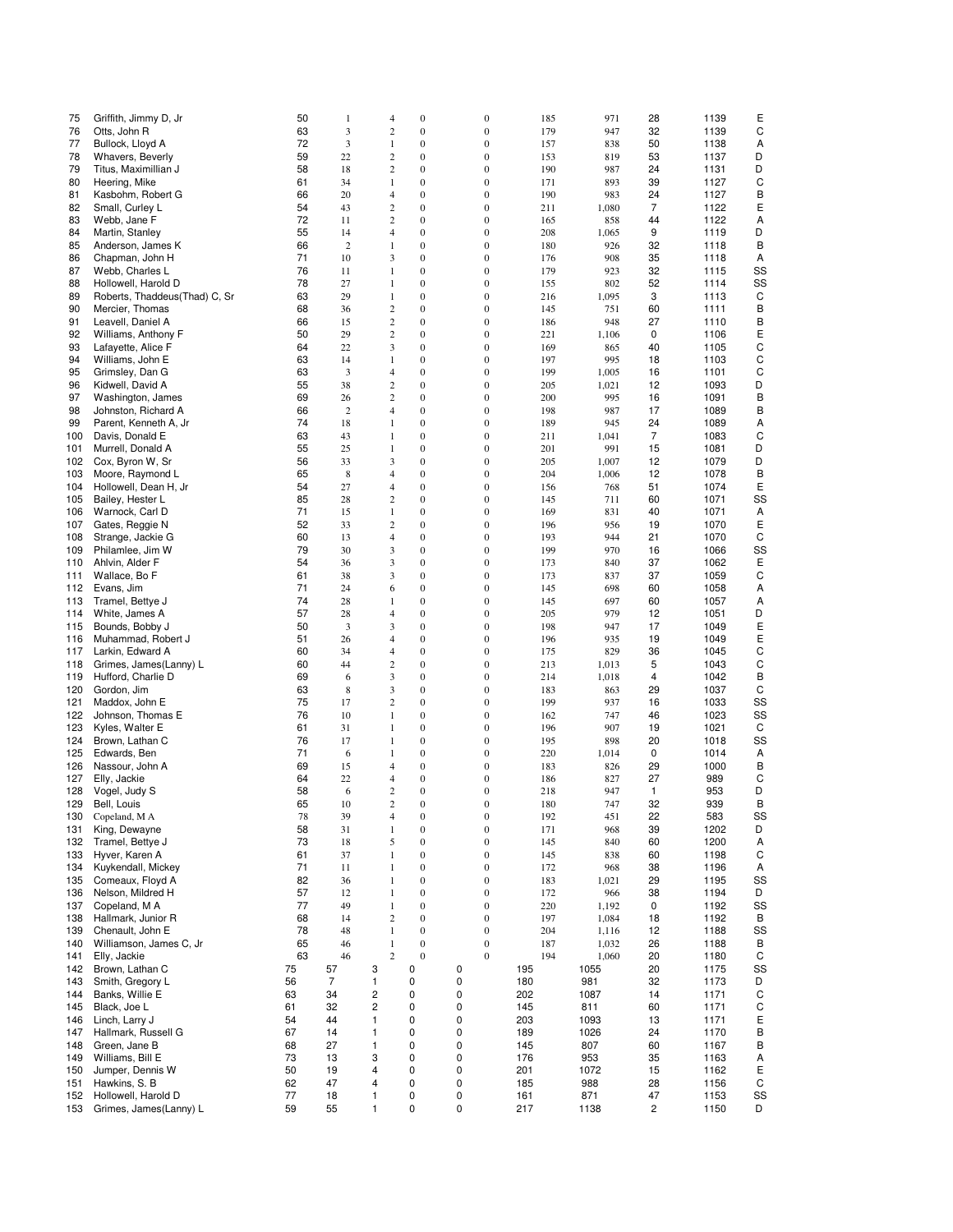| 154 | Wallace, Bo F        | 60 | 67 | 2              | 0        |   | 186 | 982  | 27 | 1144 | C  |
|-----|----------------------|----|----|----------------|----------|---|-----|------|----|------|----|
| 155 | Davis, Donald E      | 62 | 26 | 4              | 0        |   | 220 | 1143 | 0  | 1143 | C  |
| 156 | Nicholson, Debra L   | 55 | 18 | $\overline{2}$ | 0        | 0 | 145 | 781  | 60 | 1141 | D  |
| 157 | Schaefer, Robert A   | 64 | 20 | 3              | $\Omega$ |   | 193 | 1012 | 21 | 1138 | C  |
| 158 | Hall, Chrissie F     | 56 | 21 |                | 0        |   | 171 | 884  | 39 | 1118 | D  |
| 159 | Hollowell, Polly W   | 53 | 18 | 3              | 0        | 0 | 147 | 755  | 58 | 1103 | E  |
| 160 | Bailey, Hester L     | 84 | 18 | 6              | $\Omega$ | 0 | 145 | 742  | 60 | 1102 | SS |
| 161 | Mercier. Thomas      | 67 | 9  | 2              | $\Omega$ | 0 | 145 | 741  | 60 | 1101 | B  |
| 162 | McLean, Duncan (Mac) | 68 | 27 | $\overline{2}$ | 0        |   | 170 | 854  | 40 | 1094 | B  |
| 163 | Puckett, Bobby, Jr   | 52 | 33 |                | $\Omega$ |   | 208 | 1035 | 9  | 1089 | E  |
| 164 | Johnston, Robert A   | 65 | 11 | $\overline{2}$ | 0        |   | 194 | 963  | 20 | 1083 | B  |
| 165 | Marr. Robert J       | 67 | 35 |                | $\Omega$ | 0 | 150 | 740  | 56 | 1076 | B  |
| 166 | Holmes, Sandra J     | 64 | 32 | 3              | 0        |   | 145 | 686  | 60 | 1046 | C  |
| 167 | Hawkins, James D     | 80 | 30 | 2              | $\Omega$ |   | 193 | 908  | 21 | 1034 | SS |
| 168 | Turner, Mike R       | 65 | 40 | 2              | 0        |   | 156 |      | 51 | 306  | B  |
| 169 | Phillips, Carol D    | 62 | 34 |                | $\Omega$ |   | 182 |      | 30 | 180  |    |
| 170 | Bell. Louis          | 64 | 40 |                | 0        | 0 | 194 |      | 20 | 120  | C  |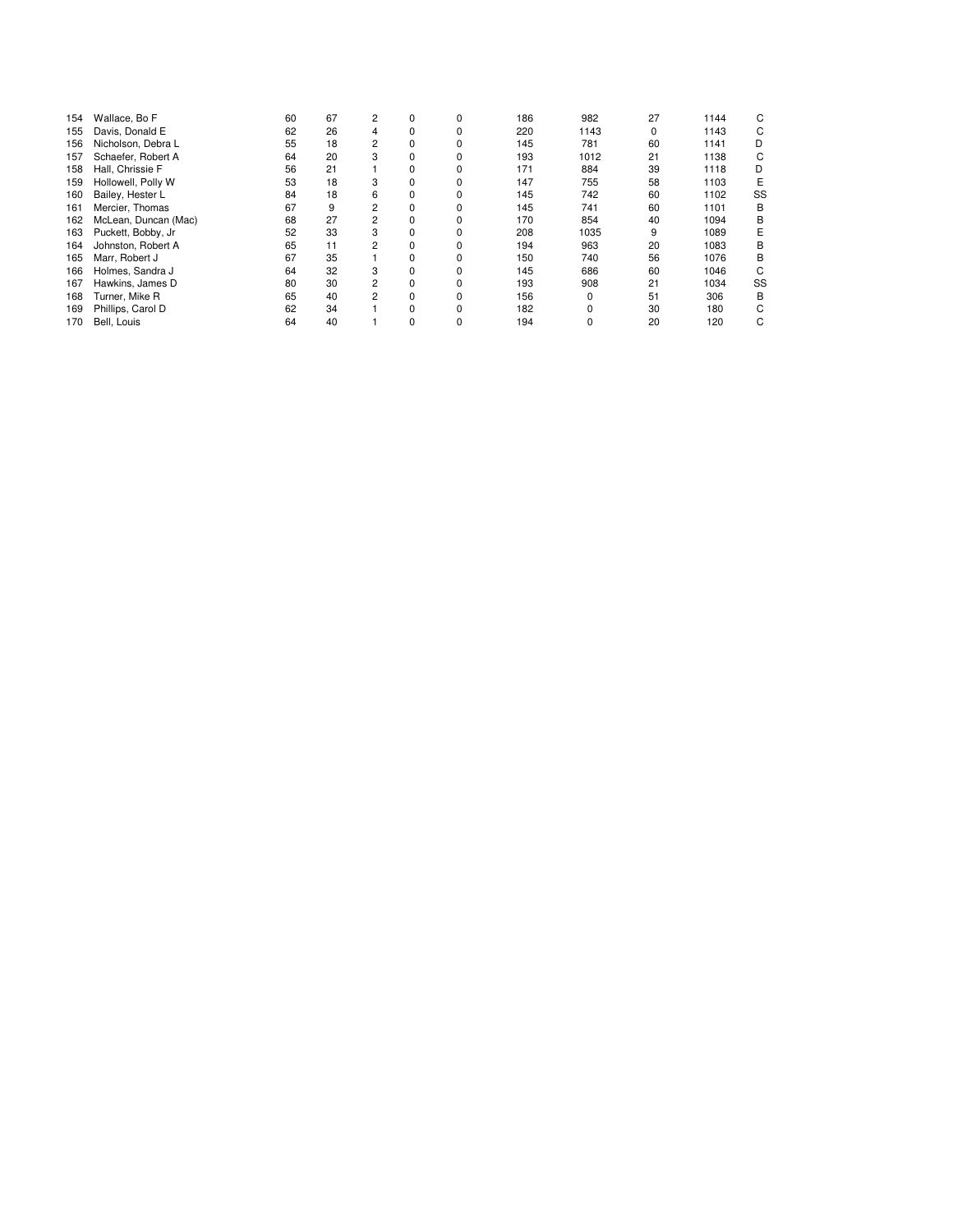<span id="page-6-0"></span>

|    | MS STATE USBC BA 2013 Seniors Tournament |                |                         |                |                |     | <b>Team Event</b> |                  |          |              |          |
|----|------------------------------------------|----------------|-------------------------|----------------|----------------|-----|-------------------|------------------|----------|--------------|----------|
|    | Tuesday, January 28, 2014                |                |                         |                |                |     | 11:55 PM          |                  |          |              |          |
|    |                                          | Entry          | Roster                  |                | Recap          |     | Scratch           | Handicap         | Handicap | <b>Total</b> |          |
|    | Name                                     |                | Number Number Squad     |                | <b>Sheet</b>   | Avg | Score             | Per Game         | Score    | <b>Score</b> | Prize    |
| 1  | Carpenter, Jack H                        | 16             | 1                       | $\overline{4}$ | 14             | 159 | 478               | 48               | 622      | 2,547        | \$900.00 |
|    | Carpenter, Robert W                      | 16             | $\overline{\mathbf{c}}$ | 4              | 14             | 151 | 515               | 55               | 680      |              |          |
|    | Peeples, Keith R                         | 16             | 3                       | 4              | 14             | 145 | 494               | 60               | 674      |              |          |
|    | Jennings, Mark                           | 16             | 4                       | $\overline{4}$ | 14             | 157 | 421               | 50               | 571      |              |          |
| 2  | Sanders, Pam                             | $\overline{4}$ | $\mathbf{1}$            | 7              | $\mathbf{1}$   | 149 | 445               | 56               | 613      | 2,521        | \$450.00 |
|    | Goss, Cynthia                            | $\overline{4}$ | $\overline{2}$          | 7              | $\mathbf{1}$   | 145 | 399               | 60               | 579      |              |          |
|    | Goss, Bobby                              | $\overline{4}$ | 3                       | $\tau$         | $\mathbf{1}$   | 171 | 510               | 39               | 627      |              |          |
|    | Sanders, James L                         | $\overline{4}$ | $\overline{4}$          | $\tau$         | $\mathbf{1}$   | 170 | 582               | 40               | 702      |              |          |
| 3  | Riles, Steve                             | 13             | 1                       | 13             | 12             | 200 | 528               | 16               | 576      | 2,477        | \$270.00 |
|    | Jackson, Noel M                          | 13             | $\overline{c}$          | 13             | 12             | 174 | 549               | 36               | 657      |              |          |
|    | Ahlvin, Alder F                          | 13             | 3                       | 13             | 12             | 173 | 489               | 37               | 600      |              |          |
|    | Strange, Jackie G                        | 13             | 4                       | 13             | 12             | 193 | 581               | 21               | 644      |              |          |
| 4  | Cooper, Darrell A                        | 38             | $\mathbf{1}$            | 13             | 27             | 220 | 550               | $\boldsymbol{0}$ | 550      | 2,434        |          |
|    | Kidwell, David A                         | 38             | $\sqrt{2}$              | 13             | 27             | 201 | 623               | 15               | 668      |              |          |
|    | Wallace, Bo F                            | 38             | 3                       | 13             | 27             | 173 | 454               | 37               | 565      |              |          |
|    | Thomas, Ronnie                           | 38             | 5                       | 13             | 27             | 176 | 546               | 35               | 651      |              |          |
| 5  | Anderson, James K                        | $\overline{2}$ | $\mathbf{1}$            | $\overline{4}$ | 8              | 180 | 509               | 32               | 605      | 2,430        |          |
|    | Kuykendall, Charles M                    | $\overline{2}$ | $\overline{c}$          | $\overline{4}$ | 8              | 177 | 512               | 34               | 614      |              |          |
|    | Johnston, Robert A                       | $\sqrt{2}$     | 3                       | $\overline{4}$ | 8              | 191 | 555               | 23               | 624      |              |          |
|    | Johnston, Richard A                      | 2              | 4                       | $\overline{4}$ | 8              | 198 | 536               | 17               | 587      |              |          |
| 6  | Mercier, Thomas                          | 36             | $\overline{c}$          | 16             | 24             | 145 | 380               | 60               | 560      | 2,419        |          |
|    | Ahlvin, Alder F                          | 36             | 3                       | 16             | 24             | 173 | 448               | 37               | 559      |              |          |
|    | Coots, William(Tom) T                    | 36             | 4                       | 16             | 24             | 180 | 607               | 32               | 703      |              |          |
|    | Scott, James N                           | 36             | 5                       | 16             | 24             | 169 | 477               | 40               | 597      |              |          |
| 7  | Whitted, Willie                          | 24             | $\mathbf{1}$            | 13             | 18             | 179 | 498               | 32               | 594      | 2,416        |          |
|    | Ruffin, Maryon                           | 24             | 3                       | 13             | 18             | 171 | 541               | 39               | 658      |              |          |
|    | Hand, Alan S                             | 24             | $\overline{4}$          | 13             | 18             | 198 | 540               | 17               | 591      |              |          |
|    | Parker, John H                           | 24             | 5                       | 13             | 18             | 190 | 501               | 24               | 573      |              |          |
| 8  | Lewis, Beverly L                         | 41             | $\mathbf{1}$            | 13             | 26             | 145 | 405               | 60               | 585      | 2,394        |          |
|    | McCarra, Joey                            | 41             | $\overline{c}$          | 13             | 26             | 145 | 471               | 60               | 651      |              |          |
|    | Copeland, M A                            | 41             | 4                       | 13             | 26             | 192 | 502               | 22               | 568      |              |          |
|    | Enterkin, Mark                           | 41             | 5                       | 13             | 26             | 177 | 488               | 34               | 590      |              |          |
| 9  | Powers, Steven D                         | $\overline{7}$ | $\mathbf{1}$            | $\overline{4}$ | $\overline{4}$ | 180 | 409               | 32               | 505      | 2,383        |          |
|    | McGhee, Silas                            | $\tau$         | $\overline{c}$          | $\overline{4}$ | $\overline{4}$ | 169 | 587               | 40               | 707      |              |          |
|    | Williams, Donald L                       | $\tau$         | 3                       | 4              | $\overline{4}$ | 162 | 498               | 46               | 636      |              |          |
|    | Townsend, Marlon                         | $\overline{7}$ | $\overline{4}$          | $\overline{4}$ | $\overline{4}$ | 158 | 388               | 49               | 535      |              |          |
| 10 | Johnson, Thomas E                        | 10             | 1                       | $\tau$         | 10             | 162 | 421               | 46               | 559      | 2,369        |          |
|    | Bell, Louis                              | 10             | $\overline{c}$          | $\tau$         | 10             | 180 | 398               | 32               | 494      |              |          |
|    | Chapman, John H                          | 10             | 3                       | 7              | 10             | 176 | 602               | 35               | 707      |              |          |
|    | Wales, Homer L                           | 10             | 4                       | $\tau$         | 10             | 156 | 456               | 51               | 609      |              |          |
|    | 11 Williams, John E                      | 14             | $\mathbf{1}$            | $\overline{4}$ | 13             | 197 | 476               | 18               | 530      | 2,333        |          |
|    | Wright, Anthony E                        | 14             | $\sqrt{2}$              | $\overline{4}$ | 13             | 185 | 562               | 28               | 646      |              |          |
|    | Toney, Timothy                           | 14             | 3                       | $\overline{4}$ | 13             | 190 | 564               | 24               | 636      |              |          |
|    | Martin, Stanley                          | 14             | 4                       | $\overline{4}$ | 13             | 208 | 494               | 9                | 521      |              |          |
| 12 | Thomas, Ronnie                           | 21             | $\mathbf{1}$            | 16             | 16             | 176 | 536               | 35               | 641      | 2,326        |          |
|    | Hudson, Milton                           | 21             | $\overline{c}$          | 16             | 16             | 185 | 486               | 28               | 570      |              |          |
|    | Mendiola, Jesse                          | 21             | $\mathbf{3}$            | 16             | 16             | 189 | 531               | 24               | 603      |              |          |
|    | Parker, John H                           | $21\,$         | 4                       | 16             | 16             | 190 | 440               | 24               | 512      |              |          |
|    | 13 Hulum, Jeffery                        | 9              | 1                       | $\overline{4}$ | 6              | 160 | 494               | 48               | 638      | 2,323        |          |
|    | Stowers, Ronald                          | 9              | $\overline{c}$          | $\overline{4}$ | 6              | 153 | 349               | 53               | 508      |              |          |
|    | Jefferson, Deborah S                     | 9              | 3                       | 4              | 6              | 145 | 392               | 60               | 572      |              |          |
|    | Stowers, Mike                            | 9              | $\overline{4}$          | $\overline{4}$ | 6              | 186 | 524               | 27               | 605      |              |          |
|    | 14 Webb, Charles L                       | 11             | $\mathbf{1}$            | 7              | 11             | 179 | 499               | 32               | 595      | 2,318        |          |
|    | Webb, Jane F                             | 11             | $\overline{c}$          | $\tau$         | 11             | 165 | 434               | 44               | 566      |              |          |
|    | Rushing, Charles                         | 11             | 3                       | 7              | 11             | 150 | 437               | 56               | 605      |              |          |
|    | Addison, Billy P                         | 11             | 4                       | 7              | 11             | 206 | 519               | 11               | 552      |              |          |
|    |                                          |                |                         |                |                |     |                   |                  |          |              |          |
|    | 15 Smith, Gregory L                      | 20             | 1                       | 4              | 15             | 177 | 503               | 34               | 605      | 2,300        |          |
|    | Yeager, David W                          | 20             | $\overline{c}$          | $\overline{4}$ | 15             | 189 | 512               | 24               | 584      |              |          |
|    | Broderick, Tom                           | 20             | 3                       | $\overline{4}$ | 15             | 191 | 448               | 23               | 517      |              |          |
|    | Kasbohm, Robert G                        | 20             | 4                       | $\overline{4}$ | 15             | 190 | 522               | 24               | 594      |              |          |
|    | 16 Bullock, Lloyd A                      | 3              | $\mathbf{1}$            | $\tau$         | 9              | 157 | 402               | 50               | 552      | 2,286        |          |
|    | Otts, John R                             | 3              | $\boldsymbol{2}$        | $\tau$         | 9              | 179 | 557               | 32               | 653      |              |          |
|    | Bounds, Bobby J                          | 3              | 3                       | $\tau$         | 9              | 198 | 466               | 17               | 517      |              |          |
|    | Grimsley, Dan G                          | 3              | $\overline{4}$          | 7              | 9              | 199 | 516               | 16               | 564      |              |          |
| 17 | Hawkins, S. B                            | 22             | $\mathbf{1}$            | 4              | 17             | 182 | 486               | 30               | 576      | 2,278        |          |
|    | <b>Whavers, Beverly</b>                  | 22             | $\sqrt{2}$              | $\overline{4}$ | 17             | 153 | 442               | 53               | 601      |              |          |
|    | Lafayette, Alice F                       | 22             | 3                       | 4              | 17             | 169 | 454               | 40               | 574      |              |          |
|    | Elly, Jackie                             | $22\,$         | 4                       | $\overline{4}$ | 17             | 186 | 446               | 27               | 527      |              |          |
|    | 18 Hollowell, Harold D                   | 27             | $\mathbf{1}$            | $\overline{4}$ | 20             | 155 | 372               | 52               | 528      | 2,259        |          |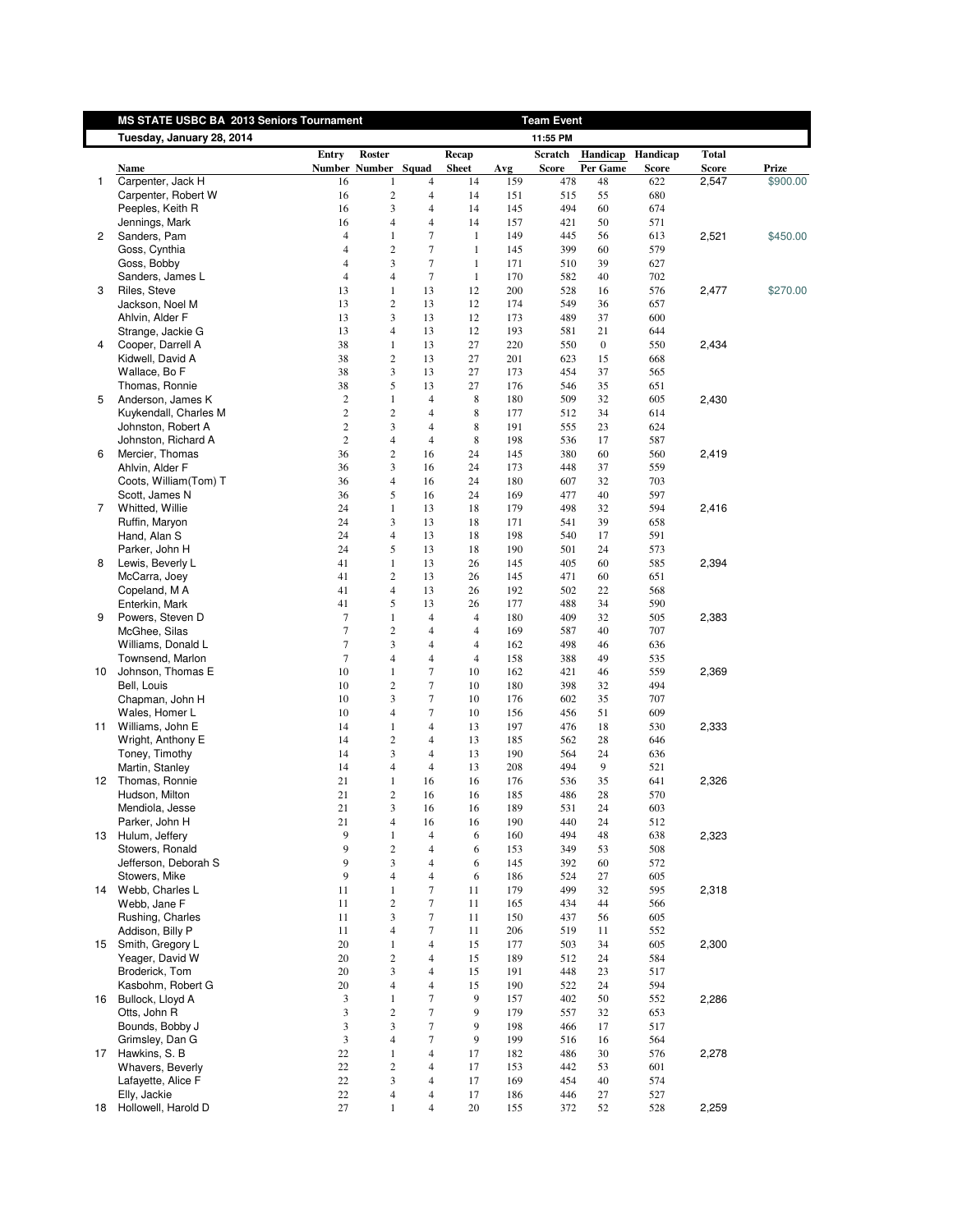|    | Nicholson, Debra L    | 27           | $\overline{2}$ | $\overline{4}$ | 20             | 145 | 369 | 60               | 549 |       |
|----|-----------------------|--------------|----------------|----------------|----------------|-----|-----|------------------|-----|-------|
|    | Hollowell, Polly W    | 27           | 3              | $\overline{4}$ | 20             | 145 | 427 | 60               | 607 |       |
|    | Hollowell, Dean H, Jr | 27           | $\overline{4}$ | $\overline{4}$ | 20             | 156 | 422 | 51               | 575 |       |
| 19 | Latham, Timothy A     | 8            | $\mathbf{1}$   | 7              | 5              | 147 | 337 | 58               | 511 | 2,226 |
|    | Bradford, Hunter E    | 8            | $\overline{c}$ | $\overline{7}$ | 5              | 184 | 483 | 28               | 567 |       |
|    | Gordon, Jim           | 8            | 3              | 7              | 5              | 183 | 467 | 29               | 554 |       |
|    | Moore, Raymond L      | 8            | $\overline{4}$ | 7              | 5              | 204 | 558 | 12               | 594 |       |
| 20 | Heering, Mike         | 34           | $\mathbf{1}$   | $\overline{4}$ | 23             | 171 | 419 | 39               | 536 | 2,212 |
|    | Brooks, Royce L       | 34           | $\overline{c}$ | $\overline{4}$ | 23             | 181 | 497 | 31               | 590 |       |
|    | Strange, Jackie G     | 34           | 3              | $\overline{4}$ | 23             | 193 | 493 | 21               | 556 |       |
|    | Larkin, Edward A      | 34           | $\overline{4}$ | $\overline{4}$ | 23             | 175 | 422 | 36               | 530 |       |
| 21 | Waddell, Gary E       | 39           | $\mathbf{1}$   | 11             | 25             | 218 | 469 | $\mathbf{1}$     | 472 | 2,211 |
|    | Myers, Neal           | 39           | $\overline{c}$ | 11             | 25             | 192 | 493 | 22               | 559 |       |
|    | Enterkin, Mark        | 39           | 3              | 11             | 25             | 177 | 486 | 34               | 588 |       |
|    | Copeland, M A         | 39           | $\overline{4}$ | 11             | 25             | 192 | 526 | 22               | 592 |       |
| 22 | Hudson, William L     | 5            | $\mathbf{1}$   | 13             | $\overline{c}$ | 163 | 388 | 45               | 523 | 2,207 |
|    | Dickerson, William B  | 5            | $\overline{c}$ | 13             | $\overline{c}$ | 171 | 554 | 39               | 671 |       |
|    | Wood, Johnny R        | 5            | 3              | 13             | $\overline{c}$ | 206 | 448 | 11               | 481 |       |
|    | Theisen, Walter J, Sr | 5            | $\overline{4}$ | 13             | $\overline{2}$ | 188 | 457 | 25               | 532 |       |
| 23 | Tramel, Bettye J      | 28           | $\mathbf{1}$   | $\overline{4}$ | 21             | 145 | 375 | 60               | 555 | 2,189 |
|    | Bailey, Hester L      | 28           | $\overline{c}$ | $\overline{4}$ | 21             | 145 | 282 | 60               | 462 |       |
|    | Ferguson, Reed        | 28           | 3              | $\overline{4}$ | 21             | 153 | 418 | 53               | 577 |       |
|    | White, James A        | 28           | $\overline{4}$ | $\overline{4}$ | 21             | 205 | 559 | 12               | 595 |       |
| 24 | Lacy, James T         | 1            | $\mathbf{1}$   | $\overline{4}$ | 7              | 154 | 472 | 52               | 628 | 2,180 |
|    | Cooley, Jack C        | $\mathbf{1}$ | $\overline{c}$ | $\overline{4}$ | 7              | 201 | 419 | 15               | 464 |       |
|    | Griffith, Jimmy D, Jr | $\mathbf{1}$ | $\overline{4}$ | $\overline{4}$ | 7              | 185 | 476 | 28               | 560 |       |
|    | Murrell, Donald A     | $\mathbf{1}$ | 6              | $\overline{4}$ | 7              | 201 | 483 | 15               | 528 |       |
| 25 | Smith, Jimmy          | 26           | $\mathbf{1}$   | $\mathbf{1}$   | 19             | 191 | 554 | 23               | 623 | 2,175 |
|    | Washington, James     | 26           | $\overline{2}$ | $\mathbf{1}$   | 19             | 200 | 386 | 16               | 434 |       |
|    | Muhammad, James E     | 26           | 3              | $\mathbf{1}$   | 19             | 184 | 463 | 28               | 547 |       |
|    | Muhammad, Robert J    | 26           | $\overline{4}$ | $\mathbf{1}$   | 19             | 196 | 514 | 19               | 571 |       |
| 26 | Edwards, Ben          | 6            | $\mathbf{1}$   | $\overline{4}$ | 3              | 220 | 520 | $\boldsymbol{0}$ | 520 | 2,138 |
|    | Vogel, Judy S         | 6            | $\overline{c}$ | $\overline{4}$ | 3              | 218 | 498 | 1                | 501 |       |
|    | Hufford, Charlie D    | 6            | 3              | $\overline{4}$ | 3              | 214 | 530 | $\overline{4}$   | 542 |       |
|    | Siegfried, Ricky M    | 6            | $\overline{4}$ | $\overline{4}$ | 3              | 231 | 575 | $\boldsymbol{0}$ | 575 |       |
| 27 | Martinez, Steven E    | 33           | $\mathbf{1}$   | $\overline{4}$ | 22             | 188 | 469 | 25               | 544 | 2,112 |
|    | Gates, Reggie N       | 33           | $\overline{c}$ | $\overline{4}$ | 22             | 196 | 455 | 19               | 512 |       |
|    | Cox, Byron W, Sr      | 33           | 3              | $\overline{4}$ | 22             | 205 | 537 | 12               | 573 |       |
|    | Holt, Ronnie          | 33           | $\overline{4}$ | $\overline{4}$ | 22             | 208 | 456 | 9                | 483 |       |
|    |                       |              |                |                |                |     |     |                  |     |       |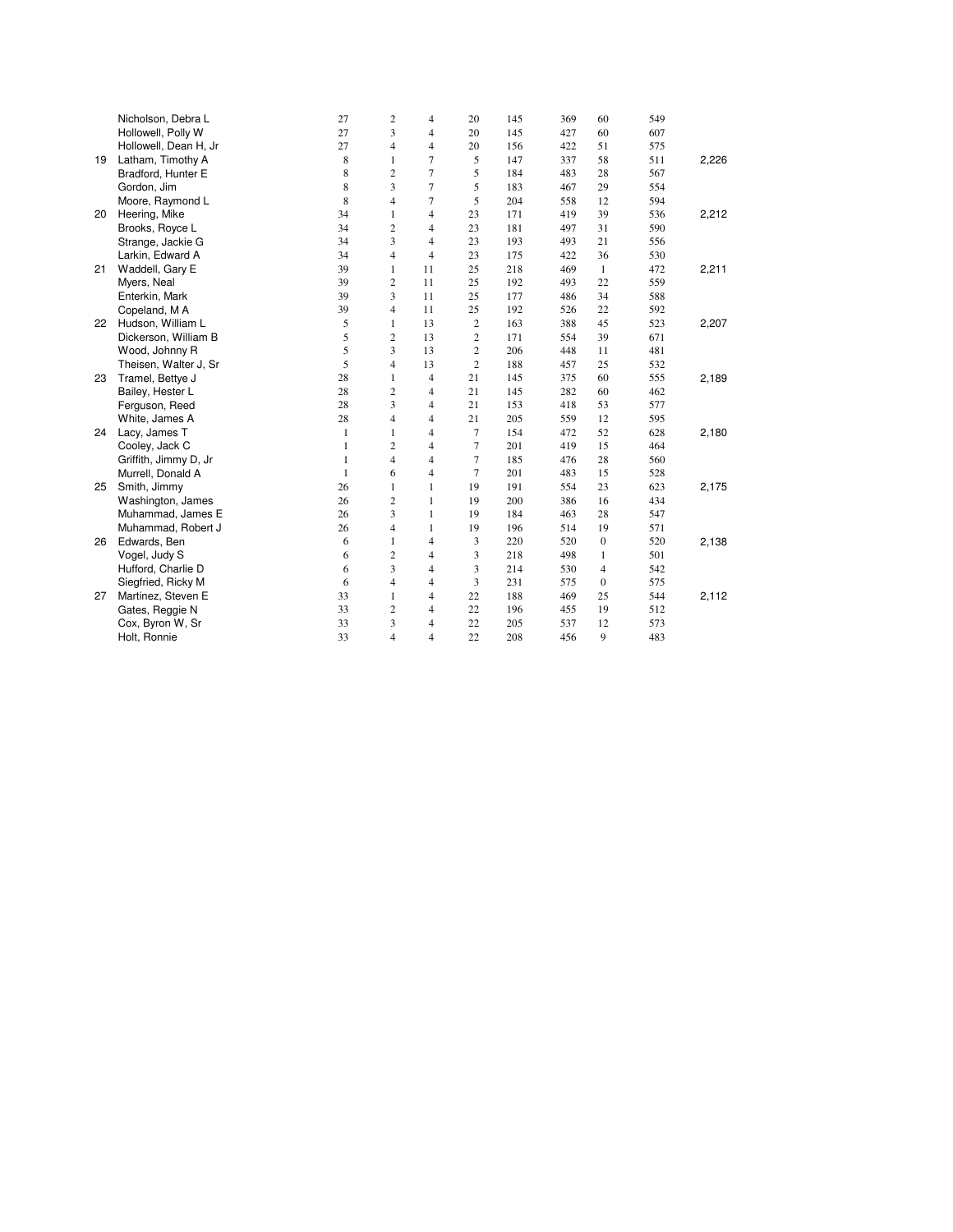<span id="page-8-0"></span>

|              | MS STATE USBC BA 2013 Seniors Tournament |                  |                         |                | <b>Doubles Event</b> |            |              |                          |              |              |                   |
|--------------|------------------------------------------|------------------|-------------------------|----------------|----------------------|------------|--------------|--------------------------|--------------|--------------|-------------------|
|              | Tuesday, January 28, 2014                |                  |                         |                |                      |            | 11:55 PM     |                          |              |              | $76 @ $30 = 2280$ |
|              |                                          | Entry            | Roster                  |                | Recap                |            | Scratch      | <b>Handicap Handicap</b> |              | <b>Total</b> |                   |
|              | Name                                     | <b>Number</b>    | Number Squad            |                | <b>Sheet</b>         | Avg        | <b>Score</b> | Per Gamo                 | <b>Score</b> | Score        | Prize             |
| $\mathbf{1}$ | Whitted, Willie                          | 24               | $\mathbf{1}$            | 15             | 41                   | 179        | 544          | 32                       | 640          | 1,312        | \$900.00          |
|              | Hand, Alan S                             | 24               | $\overline{4}$          | 15             | 41                   | 198        | 621          | 17                       | 672          |              |                   |
| $^{2}$       | Carpenter, Jack H                        | 16               | $\mathbf{1}$            | 6              | 29                   | 159        | 526          | 48                       | 670          | 1,302        | \$450.00          |
|              | Carpenter, Robert W                      | 16               | $\overline{c}$          | 6              | 29                   | 151        | 467          | 55                       | 632          |              |                   |
| 3            | Goss, Bobby                              | $\overline{4}$   | 3                       | 3              | $\sqrt{2}$           | 171        | 456          | 39                       | 573          | 1,279        | \$300.00          |
|              | Sanders, James L                         | $\overline{4}$   | 4                       | 3              | $\overline{2}$       | 170        | 586          | 40                       | 706          |              |                   |
| 4            | Lewis, Beverly L                         | 41               | $\mathbf{1}$            | 14             | 65                   | 145        | 470          | 60                       | 650          | 1,275        | \$210.00          |
|              | McCarra, Joey                            | 41               | $\overline{c}$          | 14             | 65                   | 145        | 445          | 60                       | 625          |              |                   |
| 5            | Thomas, Ronnie                           | 21               | $\mathbf{1}$            | 12             | 36                   | 176        | 553          | 35                       | 658          | 1,269        | \$160.00          |
| 6            | Mendiola, Jesse<br>Cooper, Darrell A     | 21<br>47         | 3<br>$\mathbf{1}$       | 12<br>16       | 36<br>79             | 189<br>220 | 539<br>609   | 24<br>$\boldsymbol{0}$   | 611<br>609   | 1,263        | \$110.00          |
|              | Strange, Jackie G                        | 47               | $\mathbf{2}$            | 16             | 79                   | 193        | 591          | 21                       | 654          |              |                   |
| 7            | Johnson, Louise B                        | 40               | $\mathbf{1}$            | 11             | 68                   | 154        | 440          | 52                       | 596          | 1,262        | \$90.00           |
|              | Addison, Loraine                         | 40               | $\overline{c}$          | 11             | 68                   | 170        | 546          | 40                       | 666          |              |                   |
| 8            | Davis, Irish                             | 37               | $\mathbf{1}$            | 15             | 61                   | 164        | 455          | 44                       | 587          | 1,254        | \$60.00           |
|              | Singleton, Paul L                        | 37               | $\boldsymbol{2}$        | 15             | 61                   | 161        | 526          | 47                       | 667          |              |                   |
| 9            | Hollowell, Polly W                       | 27               | 3                       | 6              | 46                   | 145        | 544          | 60                       | 724          | 1,251        |                   |
|              | Hollowell, Dean H, Jr                    | 27               | 4                       | 6              | 46                   | 156        | 374          | 51                       | 527          |              |                   |
|              | 10 Hayes, James E                        | 48               | $\mathbf{1}$            | 16             | 77                   | 167        | 509          | 42                       | 635          | 1,248        |                   |
|              | Smith, Lawrence A                        | 48               | $\overline{c}$          | 16             | 77                   | 172        | 499          | 38                       | 613          |              |                   |
|              | 11 Williams, Donald L                    | $\tau$           | 3                       | 6              | 8                    | 162        | 523          | 46                       | 661          | 1,242        |                   |
|              | Townsend, Marlon                         | $\tau$           | $\overline{4}$          | 6              | 8                    | 158        | 434          | 49                       | 581          |              |                   |
|              | 12 Rushing, Charles                      | 11               | 3                       | 3              | 22                   | 150        | 469          | 56                       | 637          | 1,242        |                   |
|              | Addison, Billy P                         | 11               | $\overline{4}$          | 3              | 22                   | 206        | 572          | 11                       | 605          |              |                   |
|              | 13 Ahlvin, Alder F                       | 36               | 3                       | 12             | 58                   | 173        | 434          | 37                       | 545          | 1,242        |                   |
|              | Coots, William(Tom) T                    | 36               | 4                       | 12             | 58                   | 180        | 601          | 32                       | 697          |              |                   |
|              | 14 Powers, Steven D                      | $\tau$           | $\mathbf{1}$            | 6              | 7                    | 180        | 515          | 32                       | 611          | 1,229        |                   |
|              | McGhee, Silas                            | 7                | $\overline{c}$          | 6              | $\tau$               | 169        | 498          | 40                       | 618          |              |                   |
|              | 15 Lacy, James T                         | $\mathbf{1}$     | $\mathbf{1}$            | $\overline{c}$ | 14                   | 154        | 471          | 52                       | 627          | 1,224        |                   |
|              | Cooley, Jack C                           | $\mathbf{1}$     | $\sqrt{2}$              | $\sqrt{2}$     | 14                   | 201        | 552          | 15                       | 597          |              |                   |
|              | 16 Hudson, Milton                        | 21               | $\overline{c}$          | 12             | 37                   | 185        | 537          | 28                       | 621          | 1,222        |                   |
|              | Parker, John H                           | 21               | 4                       | 12             | 37                   | 190        | 529          | 24                       | 601          |              |                   |
|              | 17 Smith, Gregory L                      | 20               | $\mathbf{1}$            | 6              | 35                   | 177        | 501          | 34                       | 603          | 1,216        |                   |
|              | Yeager, David W                          | 20               | $\overline{c}$          | 6              | 35                   | 189        | 541          | 24                       | 613          |              |                   |
|              | 18 Williams, John E                      | 14               | $\mathbf{1}$            | $\overline{c}$ | 25                   | 197        | 514          | 18                       | 568          | 1,213        |                   |
|              | Wright, Anthony E                        | 14               | $\overline{\mathbf{c}}$ | $\sqrt{2}$     | 25                   | 185        | 561          | 28                       | 645          |              |                   |
|              | 19 Hess, James C                         | 12               | $\mathbf{1}$            | 12             | 23                   | 155        | 446          | 52                       | 602          | 1,212        |                   |
|              | Barlow, Paul                             | 12               | $\sqrt{2}$              | 12             | 23                   | 175        | 502          | 36                       | 610          |              |                   |
|              | 20 Peeples, Keith R                      | 16<br>16         | 3<br>4                  | 6<br>6         | 30<br>30             | 145<br>157 | 410<br>471   | 60<br>50                 | 590<br>621   | 1,211        |                   |
| 21           | Jennings, Mark<br>Crane, Robert          | 19               | $\mathbf{1}$            | 3              | 33                   | 155        | 513          | 52                       | 669          | 1,204        |                   |
|              | Geddie, George D                         | 19               | $\sqrt{2}$              | 3              | 33                   | 164        | 403          | 44                       | 535          |              |                   |
|              | 22 Bullock, Lloyd A                      | $\mathfrak z$    | $\mathbf{1}$            | 3              | 17                   | 157        | 474          | 50                       | 624          | 1,200        |                   |
|              | Otts, John R                             | $\mathfrak{Z}$   | $\overline{c}$          | 3              | 17                   | 179        | 480          | 32                       | 576          |              |                   |
|              | 23 Riles, Steve                          | 13               | $\mathbf{1}$            | 15             | 24                   | 200        | 540          | 16                       | 588          | 1,200        |                   |
|              | Jackson, Noel M                          | 13               | $\mathbf{2}$            | 15             | 24                   | 174        | 504          | 36                       | 612          |              |                   |
|              | 24 Hudson, William L                     | 5                | -1                      | 15             | 3                    | 163        | 475          | 45                       | 610          | 1.197        |                   |
|              | Dickerson, William B                     | 5                | $\sqrt{2}$              | 15             | $\mathfrak{Z}$       | 171        | 470          | 39                       | 587          |              |                   |
|              | 25 Sanders, Pam                          | $\overline{4}$   | $\mathbf{1}$            | 3              | $\mathbf{1}$         | 149        | 473          | 56                       | 641          | 1,196        |                   |
|              | Goss, Cynthia                            | $\overline{4}$   | $\sqrt{2}$              | 3              | $\mathbf{1}$         | 145        | 375          | 60                       | 555          |              |                   |
|              | 26 Hollowell, Harold D                   | 27               | $\mathbf{1}$            | 6              | 45                   | 155        | 386          | 52                       | 542          | 1,196        |                   |
|              | Nicholson, Debra L                       | 27               | $\overline{2}$          | 6              | 45                   | 145        | 474          | 60                       | 654          |              |                   |
|              | 27 Peters, Marla                         | 49               | $\mathbf{1}$            | 17             | 78                   | 145        | 459          | 60                       | 639          | 1,190        |                   |
|              | Peters, Kelvin W                         | 49               | 2                       | 17             | 78                   | 183        | 464          | 29                       | 551          |              |                   |
|              | 28 Roberts, Thaddeus(Thad) C, Sr         | 29               | $\mathbf{1}$            | 3              | 49                   | 216        | 584          | $\mathfrak{Z}$           | 593          | 1,188        |                   |
|              | Williams, Anthony F                      | 29               | $\sqrt{2}$              | 3              | 49                   | 221        | 595          | $\boldsymbol{0}$         | 595          |              |                   |
|              | 29 Mercier, Thomas                       | 36               | $\mathbf{2}$            | 12             | 60                   | 145        | 380          | 60                       | 560          | 1,188        |                   |
|              | Scott, James N                           | 36               | 5                       | 12             | 60                   | 169        | 508          | 40                       | 628          |              |                   |
|              | 30 Magee, Robert                         | 43               | 3                       | 15             | 72                   | 192        | 543          | 22                       | 609          | 1,184        |                   |
|              | Strange, Jackie G                        | 43               | $\overline{4}$          | 15             | 72                   | 193        | 512          | 21                       | 575          |              |                   |
|              | 31 Stowers, Ronald                       | 9                | $\overline{c}$          | 6              | 11                   | 153        | 442          | 53                       | 601          | 1,183        |                   |
|              | Stowers, Mike                            | 9                | $\overline{4}$          | 6              | 11                   | 186        | 501          | 27                       | 582          |              |                   |
|              | 32 HOWELL, BILL                          | 35               | $\mathbf{1}$            | $\overline{4}$ | 56                   | 181        | 536          | 31                       | 629          | 1,182        |                   |
|              | Howell, James S                          | 35               | $\sqrt{2}$              | $\overline{4}$ | 56                   | 199        | 505          | 16                       | 553          |              |                   |
|              | 33 Kuykendall, Charles M                 | $\boldsymbol{2}$ | $\mathbf{2}$            | 6              | 16                   | 177        | 509          | 34                       | 611          | 1,179        |                   |
|              | Johnston, Richard A                      | $\sqrt{2}$       | $\overline{4}$          | 6              | 16                   | 198        | 517          | 17                       | 568          |              |                   |
|              | 34 Enterkin, Mark                        | 42               | 3                       | 13             | 70                   | 177        | 456          | 34                       | 558          | 1,174        |                   |
|              | Mendiola, Jesse                          | 42               | $\overline{4}$          | 13             | 70                   | 189        | 544          | 24                       | 616          |              |                   |
|              | 35 Hulum, Jeffery                        | 9                | $\,1$                   | 6              | 12                   | 160        | 462          | 48                       | 606          | 1,166        |                   |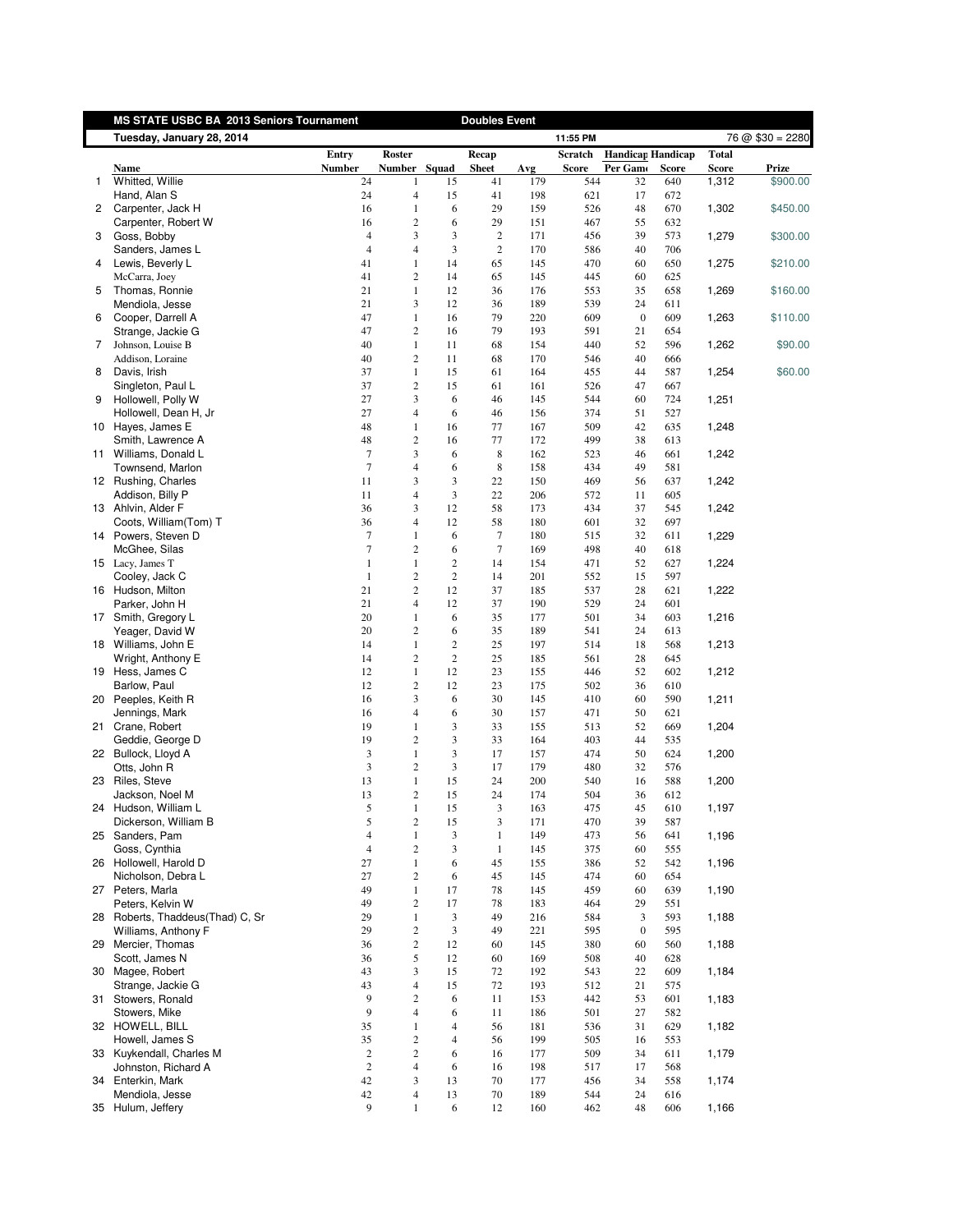|    | Jefferson, Deborah S         | 9              | 3                | 6                       | 12                       | 145 | 380 | 60               | 560 |       |
|----|------------------------------|----------------|------------------|-------------------------|--------------------------|-----|-----|------------------|-----|-------|
|    | 36 Wallace, Bo F             | 38             | 3                | 11                      | 67                       | 173 | 438 | 37               | 549 | 1,165 |
|    | Strange, Jackie G            | 38             | 4                | 11                      | 67                       | 193 | 553 | 21               | 616 |       |
|    | 37 Kidwell, David A          | 46             | $\mathbf{1}$     | 15                      | 75                       | 201 | 574 | 15               | 619 | 1,164 |
|    | Cooper, Darrell A            | 46             | 2                | 15                      | 75                       | 220 | 545 | $\mathbf{0}$     | 545 |       |
|    | 38 Wood, Johnny R            | 5              | 3                | 15                      | $\overline{\mathcal{A}}$ | 206 | 533 | 11               | 566 | 1,161 |
|    | Theisen, Walter J, Sr        | 5              | $\overline{4}$   | 15                      | $\overline{4}$           | 188 | 520 | 25               | 595 |       |
|    | 39 Cooper, Darrell A         | 38             | $\mathbf{1}$     | 11                      | 63                       | 220 | 617 | $\boldsymbol{0}$ | 617 | 1,154 |
|    |                              | 38             | 2                | 11                      | 63                       | 201 | 492 | 15               | 537 |       |
|    | Kidwell, David A             |                |                  |                         |                          |     |     |                  |     |       |
|    | 40 Heering, Mike             | 34             | $\mathbf{1}$     | 6                       | 55                       | 171 | 422 | 39               | 539 | 1,150 |
|    | Brooks, Royce L              | 34             | $\overline{c}$   | 6                       | 55                       | 181 | 518 | 31               | 611 |       |
|    | 41 Hawkins, S. B             | 22             | $\mathbf{1}$     | 6                       | 38                       | 182 | 566 | 30               | 656 | 1,148 |
|    | Elly, Jackie                 | 22             | 4                | 6                       | 38                       | 186 | 411 | 27               | 492 |       |
|    | 42 Cox, Byron W, Sr          | 33             | 3                | 6                       | 54                       | 205 | 484 | 12               | 520 | 1,145 |
|    | Holt, Ronnie                 | 33             | 4                | 6                       | 54                       | 208 | 598 | 9                | 625 |       |
|    | 43 Washington, L. Karl       | 23             | $\mathbf{1}$     | 6                       | 40                       | 197 | 506 | 18               | 560 | 1,143 |
|    | Swauncy, Wayne E             | 23             | 2                | 6                       | 40                       | 178 | 484 | 33               | 583 |       |
| 44 | Broderick, Tom               | 20             | 3                | 6                       | 34                       | 191 | 532 | 23               | 601 | 1,142 |
|    | Kasbohm, Robert G            | 20             | $\overline{4}$   | 6                       | 34                       | 190 | 469 | 24               | 541 |       |
|    | 45 Lewis, Beverly L          | 42             | $\mathbf{1}$     | 13                      | 69                       | 145 | 457 | 60               | 637 | 1,142 |
|    | Evans, Jim                   | 42             | 2                | 13                      | 69                       | 145 | 325 | 60               | 505 |       |
|    | 46 Johnson, James (Robert) R | 44             | $\mathbf{1}$     | 16                      | 73                       | 203 | 561 | 13               | 600 | 1,141 |
|    | Grimes, James(Lanny) L       | 44             | $\overline{c}$   | 16                      | 73                       | 213 | 526 | 5                | 541 |       |
|    | 47 Bradford, Hunter E        | 8              | $\overline{c}$   | 3                       | 9                        | 184 | 495 | 28               | 579 | 1,139 |
|    | Moore, Raymond L             | 8              | 4                | 3                       | 9                        | 204 | 524 | 12               | 560 |       |
|    | 48 Smith, Jimmy              | 26             | $\mathbf{1}$     | 7                       | 44                       | 191 | 550 | 23               | 619 | 1,139 |
|    |                              | 26             | $\overline{c}$   | 7                       | 44                       | 200 | 472 | 16               | 520 |       |
|    | Washington, James            | 22             | $\overline{c}$   |                         |                          |     |     |                  |     |       |
|    | 49 Whavers, Beverly          |                |                  | 6                       | 39                       | 153 | 439 | 53               | 598 | 1,134 |
|    | Lafayette, Alice F           | 22             | 3                | 6                       | 39                       | 169 | 416 | 40               | 536 |       |
|    | 50 HOWELL, BILL              | 30             | $\mathbf{1}$     | 3                       | 50                       | 181 | 512 | 31               | 605 | 1,134 |
|    | Philamlee, Jim W             | 30             | 3                | 3                       | 50                       | 199 | 481 | 16               | 529 |       |
|    | 51 Myers, Neal               | 45             | $\mathbf{1}$     | 15                      | 74                       | 192 | 451 | 22               | 517 | 1,130 |
|    | Waddell, Gary E              | 45             | $\overline{c}$   | 15                      | 74                       | 218 | 610 | $\mathbf{1}$     | 613 |       |
|    | 52 Anderson, James K         | $\overline{c}$ | $\,1$            | 6                       | 15                       | 180 | 456 | 32               | 552 | 1,127 |
|    | Johnston, Robert A           | $\overline{c}$ | 3                | 6                       | 15                       | 191 | 506 | 23               | 575 |       |
|    | 53 Toney, Timothy            | 14             | 3                | $\overline{2}$          | 26                       | 190 | 549 | 24               | 621 | 1,112 |
|    | Martin, Stanley              | 14             | 4                | $\overline{c}$          | 26                       | 208 | 464 | 9                | 491 |       |
|    | 54 Muhammad, James E         | 26             | 3                | 6                       | 43                       | 184 | 528 | 28               | 612 | 1,112 |
|    | Muhammad, Robert J           | 26             | 4                | 6                       | 43                       | 196 | 443 | 19               | 500 |       |
| 55 | Ruffin, Maryon               | 24             | 3                | 15                      | 42                       | 171 | 479 | 39               | 596 | 1,103 |
|    | Evans, Jim                   | 24             | 6                | 15                      | 42                       | 145 | 327 | 60               | 507 |       |
|    | 56 Larkin, Edward A          | 34             | 4                | 6                       | 59                       | 175 | 411 | 36               | 519 |       |
|    |                              |                |                  |                         |                          |     |     |                  |     | 1,100 |
|    | Murrell, Donald A            | 34             | 5                | 6                       | 59                       | 201 | 536 | 15               | 581 |       |
|    | 57 Warnock, Carl D           | 15             | $\mathbf{1}$     | $\overline{\mathbf{c}}$ | 27                       | 169 | 446 | 40               | 566 | 1,095 |
|    | Leavell, Daniel A            | 15             | 2                | 2                       | 27                       | 186 | 448 | 27               | 529 |       |
|    | 58 Kyles, Walter E           | 31             | $\,1$            | 3                       | 51                       | 196 | 466 | 19               | 523 | 1,092 |
|    | Roberts, Bill                | 31             | 2                | 3                       | 51                       | 176 | 464 | 35               | 569 |       |
| 59 | Davis, Donald E              | 43             | $\,1$            | 15                      | 71                       | 211 | 519 | 7                | 540 | 1,090 |
|    | Small, Curley L              | 43             | $\boldsymbol{2}$ | 15                      | 71                       | 211 | 529 | 7                | 550 |       |
| 60 | Bounds, Bobby J              | 3              | 3                | 3                       | 18                       | 198 | 487 | 17               | 538 | 1,085 |
|    | Grimsley, Dan G              | 3              | 4                | 3                       | 18                       | 199 | 499 | 16               | 547 |       |
| 61 | Latham, Timothy A            | 8              | $\mathbf{1}$     | 3                       | 10                       | 147 | 393 | 58               | 567 | 1,084 |
|    | Gordon, Jim                  | $\,$ 8 $\,$    | 3                | 3                       | 10                       | 183 | 430 | 29               | 517 |       |
|    | 62 Tracy, Fred T             | 15             | 3                | $\sqrt{2}$              | 28                       | 152 | 424 | 54               | 586 | 1,084 |
|    | Nassour, John A              | 15             | 4                | $\sqrt{2}$              | 28                       | 183 | 411 | 29               | 498 |       |
|    | 63 Copeland, MA              | 41             | $\overline{4}$   | 14                      | 66                       | 192 | 451 | 22               | 517 | 1,082 |
|    | Enterkin, Mark               | 41             | 5                | 14                      | 66                       | 177 | 463 | 34               | 565 |       |
|    | 64 Webb, Charles L           | 11             | $\,1$            | 3                       | 21                       | 179 | 395 | 32               | 491 | 1,075 |
|    | Webb, Jane F                 | 11             | $\overline{c}$   | 3                       | 21                       | 165 | 452 | 44               | 584 |       |
|    | 65 Bailey, Hester L          | 28             | $\overline{c}$   | 6                       | 48                       | 145 | 357 | 60               | 537 | 1,072 |
|    | White, James A               | 28             | 4                | 6                       | 48                       | 205 | 499 | 12               | 535 |       |
|    | 66 Griffith, Jimmy D, Jr     |                | 4                |                         |                          |     |     |                  |     |       |
|    |                              | $\mathbf{1}$   |                  | $\boldsymbol{2}$        | 13                       | 185 | 483 | 28               | 567 | 1,065 |
|    | Ahlvin, Alder F              | $\mathbf{1}$   | 5                | $\boldsymbol{2}$        | 13                       | 173 | 387 | 37               | 498 |       |
|    | 67 Parent, Kenneth A, Jr     | 18             | $\,1$            | 6                       | 32                       | 189 | 476 | 24               | 548 | 1,058 |
|    | Titus, Maximillian J         | 18             | $\mathbf{2}$     | 6                       | 32                       | 190 | 438 | 24               | 510 |       |
| 68 | Brumfield, Claude T          | 32             | $\,1$            | 3                       | 52                       | 169 | 369 | 40               | 489 | 1,058 |
|    | Brumfield, Alice V           | 32             | $\overline{c}$   | 3                       | 52                       | 145 | 389 | 60               | 569 |       |
|    | 69 Ahlvin, Alder F           | 13             | 3                | 10                      | 62                       | 173 | 419 | 37               | 530 | 1,048 |
|    | Strange, Jackie G            | 13             | $\overline{4}$   | 10                      | 62                       | 193 | 455 | 21               | 518 |       |
|    | 70 Tramel, Bettye J          | 28             | $\,1$            | 6                       | 47                       | 145 | 307 | 60               | 487 | 1,045 |
|    | Ferguson, Reed               | 28             | 3                | 6                       | 47                       | 153 | 399 | 53               | 558 |       |
| 71 | Bell, Louis                  | 10             | $\mathbf{2}$     | 3                       | 20                       | 180 | 353 | 32               | 449 | 1,039 |
|    | Wales, Homer L               | 10             | 4                | 3                       | 20                       | 156 | 437 | 51               | 590 |       |
|    |                              |                |                  |                         |                          |     |     |                  |     |       |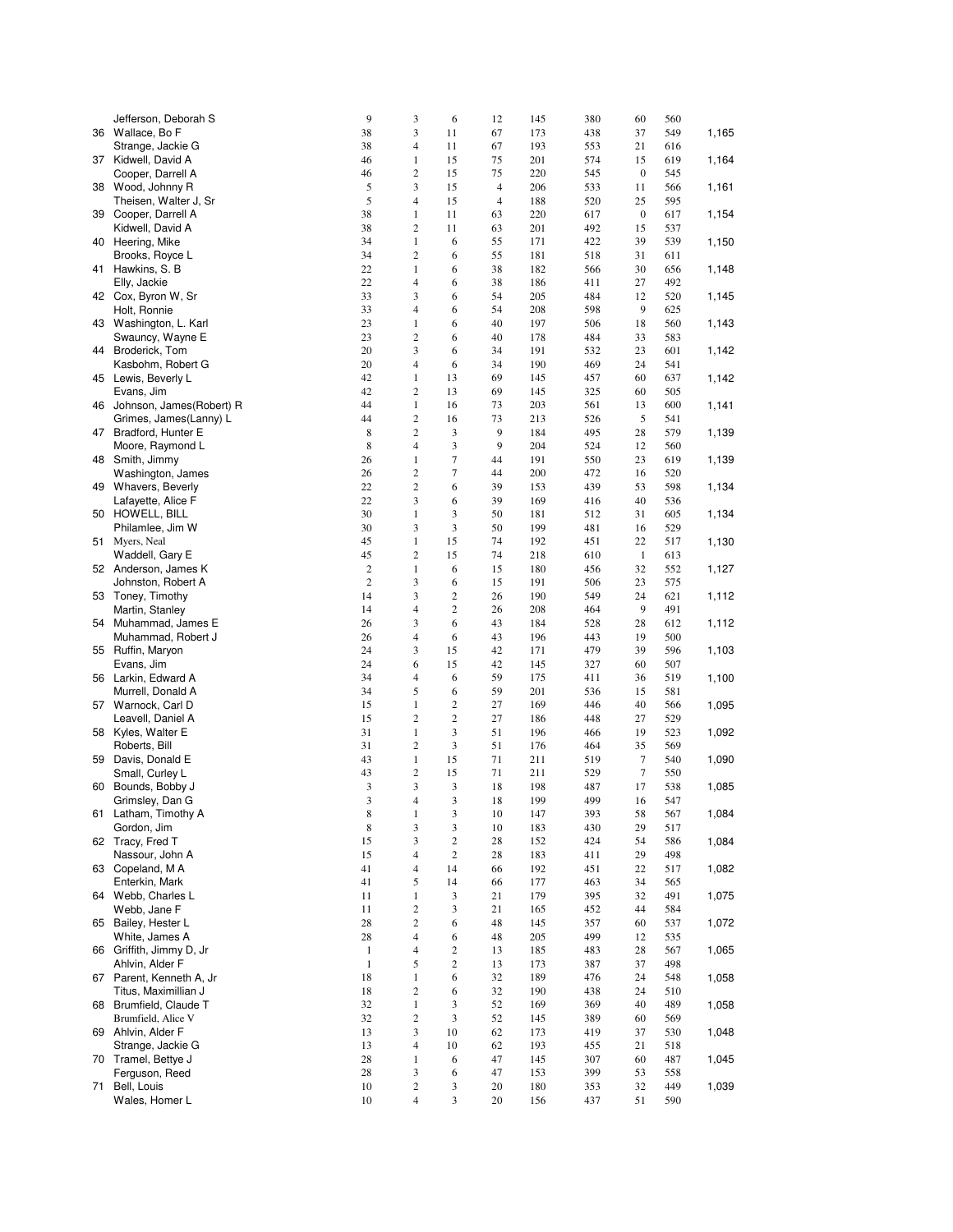| 72 | Johnson, Thomas E  | 10 |   | 3 | 19 | 162 | 344 | 46           | 482 | 1,037 |
|----|--------------------|----|---|---|----|-----|-----|--------------|-----|-------|
|    | Chapman, John H    | 10 | 3 |   | 19 | 176 | 450 | 35           | 555 |       |
| 73 | Vogel, Judy S      | 6  | 2 | 3 | 5  | 218 | 483 |              | 486 | 1,034 |
|    | Siegfried, Ricky M | 6  | 4 | 3 | 5  | 231 | 548 | $\mathbf{0}$ | 548 |       |
| 74 | Martinez, Steven E | 33 |   | 6 | 53 | 188 | 438 | 25           | 513 | 1,015 |
|    | Gates, Reggie N    | 33 | 2 | 6 | 53 | 196 | 445 | 19           | 502 |       |
| 75 | Brown, Lathan C    | 17 |   | 3 | 31 | 195 | 429 | 20           | 489 | 979   |
|    | Maddox, John E     | 17 |   | 3 | 31 | 199 | 442 | 16           | 490 |       |
| 76 | Edwards, Ben       | 6  |   | 6 | 6  | 220 | 471 | 0            | 471 | 932   |
|    | Hufford, Charlie D | 6  | 3 | 6 | 6  | 214 | 449 |              | 461 |       |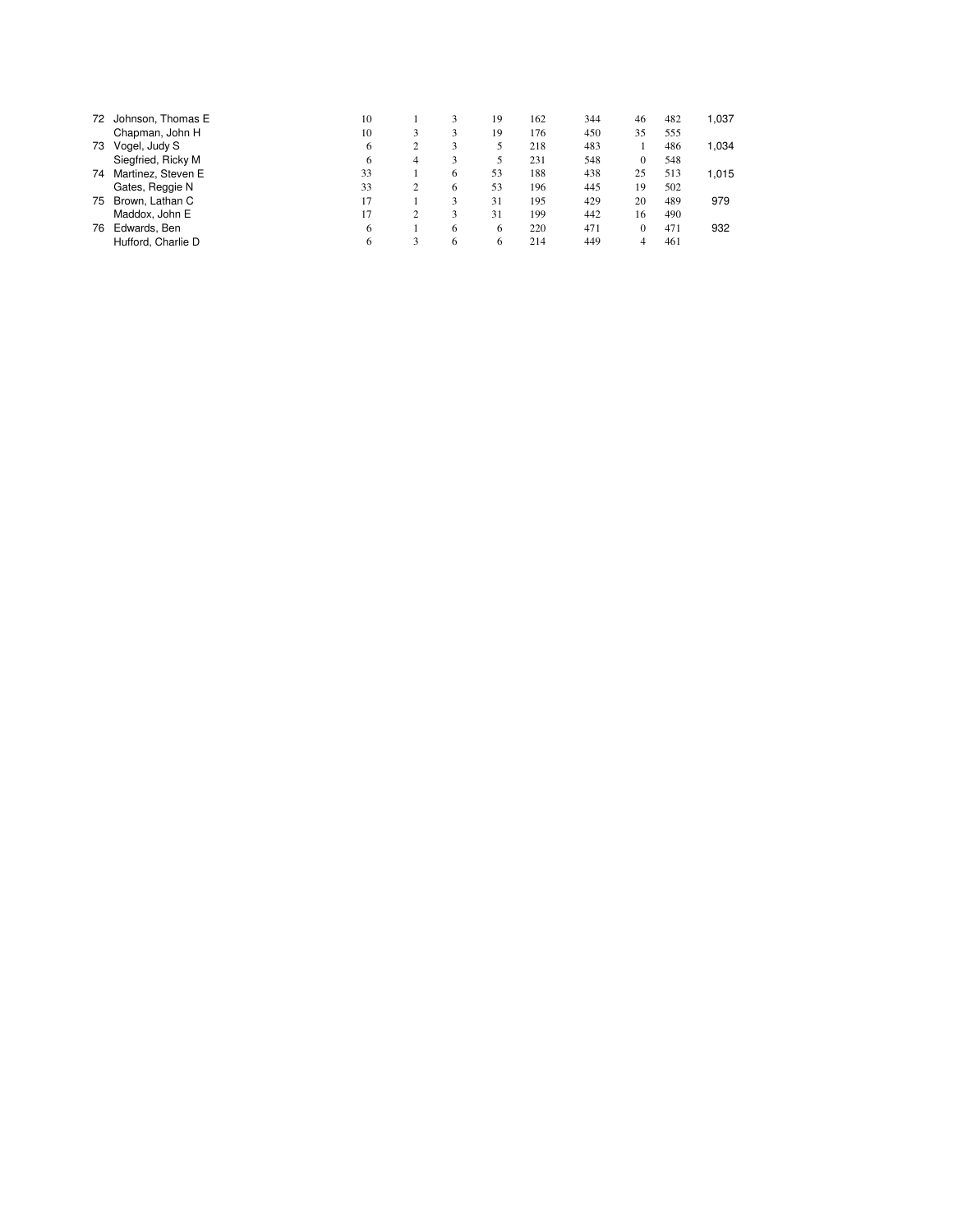<span id="page-11-0"></span>

|          | MS STATE USBC BA 2013 Seniors Tournament  |                      |                                          |                      | <b>Singles Event</b>  |            |                |                          |              |                      |
|----------|-------------------------------------------|----------------------|------------------------------------------|----------------------|-----------------------|------------|----------------|--------------------------|--------------|----------------------|
|          | Tuesday, January 28, 2014                 |                      |                                          |                      |                       |            | 11:55 PM       |                          |              | $137 @ $15 = 2055$   |
|          |                                           | <b>Entry</b>         | <b>Roster</b>                            |                      | Recap                 |            | <b>Scratch</b> | <b>Handicap Handicap</b> |              |                      |
|          | Name                                      |                      | Number Num, ber Squad                    |                      | <b>Sheet</b>          | Avg        | <b>Score</b>   | Per Game                 | <b>Score</b> | Prize                |
| 1<br>2   | Thomas, Ronnie<br>Williams, Donald L      | 21<br>7              | $\mathbf{1}$<br>3                        | 11<br>5              | 71<br>15              | 176<br>162 | 627<br>572     | 35<br>46                 | 732<br>710   | \$750.00<br>\$375.00 |
| 3        | Brumfield, Claude T                       | 32                   | $\mathbf{1}$                             | $\overline{c}$       | 105                   | 169        | 575            | 40                       | 695          | \$240.00             |
| 4        | McGhee, Silas                             | $\tau$               | $\boldsymbol{2}$                         | 5                    | 14                    | 169        | 574            | 40                       | 694          | \$150.00             |
| 5        | Townsend, Marlon                          | $\tau$               | $\overline{4}$                           | 5                    | 16                    | 158        | 518            | 49                       | 665          | \$90.00              |
| 6        | Hand, Alan S                              | 24                   | $\overline{4}$                           | 14                   | 84                    | 198        | 612            | 17                       | 663          | \$70.00              |
| 7        | Sanders, Pam                              | $\overline{4}$       | $\mathbf{1}$                             | $\boldsymbol{2}$     | $\mathbf{1}$          | 149        | 487            | 56                       | 655          | \$65.00              |
| 8        | Dickerson, William B                      | 5                    | $\boldsymbol{2}$                         | 14                   | 6                     | 171        | 536            | 39                       | 653          | \$57.50              |
| 9        | Tracy, Fred T                             | 15                   | 3                                        | 3                    | 57                    | 152        | 491            | 54                       | 653          | \$57.50              |
| 10       | Singleton, Paul L                         | 37                   | $\boldsymbol{2}$                         | 11                   | 126                   | 161        | 511            | 47                       | 652          | \$50.00              |
| 11       | Johnston, Robert A                        | $\overline{2}$       | 3                                        | 5                    | 31                    | 191        | 581            | 23                       | 650          | \$45.00              |
| 12       | Roberts, Aslee M                          | 31                   | 3                                        | $\overline{c}$       | 104                   | 145        | 468            | 60                       | 648          | \$40.00              |
| 13       | Wood, Johnny R                            | 5                    | 3                                        | 14                   | 7                     | 206        | 611            | 11                       | 644          | \$35.00              |
| 14       | Roberts, Bill                             | 31                   | 2                                        | $\overline{c}$       | 103                   | 176        | 536            | 35                       | 641          | \$30.00              |
| 15       | Lewis, Beverly L                          | 41                   | $\mathbf{1}$                             | 15                   | 130                   | 145        | 459            | 60                       | 639          |                      |
| 16       | Siegfried, Ricky M                        | 6                    | 4                                        | $\overline{c}$       | 12                    | 231        | 639            | 0                        | 639          |                      |
| 17       | Hulum, Jeffery                            | 9                    | $\mathbf{1}$                             | 5                    | 21                    | 160        | 494            | 48                       | 638          |                      |
| 18       | Goss, Bobby                               | $\overline{4}$       | 3                                        | $\boldsymbol{2}$     | $\mathfrak{Z}$        | 171        | 520            | 39                       | 637          |                      |
| 19       | Hayes, James E                            | 48                   | $\mathbf{1}$                             | 16                   | 147                   | 167        | 510            | 42                       | 636          |                      |
| 20       | Addison, Billy P                          | 11                   | $\overline{\mathcal{L}}$                 | $\overline{c}$       | 44                    | 206        | 599            | 11                       | 632          |                      |
| 21       | Scott, James N                            | 36                   | 5                                        | 11                   | 124                   | 169        | 511            | 40                       | 631<br>630   |                      |
| 22<br>23 | Coots, William(Tom) T<br>Sanders, James L | 36<br>$\overline{4}$ | 4<br>4                                   | 11<br>$\overline{c}$ | 122<br>$\overline{4}$ | 180<br>170 | 534<br>510     | 32<br>40                 | 630          |                      |
| 24       | Smith, Gregory L                          | 20                   | $\mathbf{1}$                             | 5                    | 67                    | 177        | 528            | 34                       | 630          |                      |
| 25       | Martinez, Steven E                        | 33                   | $\mathbf{1}$                             | 5                    | 107                   | 188        | 554            | 25                       | 629          |                      |
| 26       | Martin, Stanley                           | 14                   | $\overline{4}$                           | 3                    | 54                    | 208        | 601            | $\boldsymbol{9}$         | 628          |                      |
| 27       | Webb, Charles L                           | 11                   | $\mathbf{1}$                             | $\overline{c}$       | 41                    | 179        | 528            | 32                       | 624          |                      |
| 28       | Jefferson, Deborah S                      | 9                    | 3                                        | 5                    | 23                    | 145        | 443            | 60                       | 623          |                      |
| 29       | Lewis, Beverly L                          | 42                   | $\mathbf{1}$                             | 13                   | 134                   | 145        | 441            | 60                       | 621          |                      |
| 30       | Peters, Marla                             | 49                   | $\mathbf{1}$                             | 17                   | 149                   | 145        | 441            | 60                       | 621          |                      |
| 31       | Titus, Maximillian J                      | 18                   | $\boldsymbol{2}$                         | 5                    | 120                   | 190        | 549            | 24                       | 621          |                      |
| 32       | Hudson, William L                         | 5                    | $\mathbf{1}$                             | 14                   | 5                     | 163        | 485            | 45                       | 620          |                      |
| 33       | Peeples, Keith R                          | 16                   | 3                                        | 5                    | 61                    | 145        | 437            | 60                       | 617          |                      |
| 34       | Rushing, Charles                          | 11                   | 3                                        | $\overline{c}$       | 43                    | 150        | 447            | 56                       | 615          |                      |
| 35       | Cooper, Darrell A                         | 38                   | $\mathbf{1}$                             | 10                   | 127                   | 220        | 613            | 0                        | 613          |                      |
| 36       | Peters, Kelvin W                          | 49                   | $\boldsymbol{2}$                         | 17                   | 150                   | 183        | 525            | 29                       | 612          |                      |
| 37       | Wright, Anthony E                         | 14                   | $\overline{c}$                           | 3                    | 52                    | 185        | 528            | 28                       | 612          |                      |
| 38       | Jackson, Noel M                           | 13                   | $\mathbf{2}$                             | 14                   | 48                    | 174        | 501            | 36                       | 609          |                      |
| 39       | Hudson, Milton                            | 21                   | $\overline{c}$                           | 11                   | 72                    | 185        | 523            | 28                       | 607          |                      |
| 40       | Smith, Lawrence A                         | 48                   | $\overline{c}$                           | 16                   | 148                   | 172        | 492            | 38                       | 606          |                      |
| 41       | Broderick, Tom                            | $20\,$               | 3                                        | 5                    | 69                    | 191        | 535            | 23                       | 604<br>604   |                      |
| 42<br>43 | Evans, Jim<br>Latham, Timothy A           | 24<br>$\,8\,$        | 6                                        | 14                   | 82                    | 145<br>147 | 424<br>430     | 60<br>58                 | 604          |                      |
| 44       | Holt, Ronnie                              | 33                   | $\mathbf{1}$<br>$\overline{\mathcal{L}}$ | $\overline{c}$<br>5  | 17<br>110             | 208        | 576            | 9                        | 603          |                      |
| 45       | Goss, Cynthia                             | $\overline{4}$       | $\overline{c}$                           | $\overline{c}$       | $\overline{c}$        | 145        | 421            | 60                       | 601          |                      |
| 46       | Crane, Robert                             | 19                   | $\mathbf{1}$                             | $\overline{c}$       | 65                    | 155        | 444            | 52                       | 600          |                      |
| 47       | Magee, Robert                             | 43                   | 3                                        | 16                   | 138                   | 192        | 533            | 22                       | 599          |                      |
| 48       | Enterkin, Mark                            | 41                   | 5                                        | 15                   | 132                   | 177        | 495            | 34                       | 597          |                      |
| 49       | Howell, James S                           | 30                   | $\boldsymbol{2}$                         | $\overline{c}$       | 100                   | 199        | 548            | 16                       | 596          |                      |
| 50       | Swauncy, Wayne E                          | 23                   | $\overline{c}$                           | 5                    | 80                    | 178        | 496            | 33                       | 595          |                      |
| 51       | Kuykendall, Charles M                     | $\mathbf{2}$         | $\boldsymbol{2}$                         | 5                    | 30                    | 177        | 491            | 34                       | 593          |                      |
| 52       | Jennings, Mark                            | 16                   | $\overline{\mathcal{L}}$                 | 5                    | 62                    | 157        | 442            | 50                       | 592          |                      |
| 53       | Riles, Steve                              | 13                   | $\mathbf{1}$                             | 11                   | 47                    | 200        | 543            | 16                       | 591          |                      |
| 54       | Stowers, Mike                             | 9                    | $\overline{4}$                           | 5                    | 24                    | 186        | 510            | 27                       | 591          |                      |
| 55       | Washington, L. Karl                       | 23                   | $\mathbf{1}$                             | 5                    | 79                    | 197        | 537            | 18                       | 591          |                      |
| 56       | Barlow, Paul                              | 12                   | $\mathbf{2}$                             | 11                   | 46                    | 175        | 481            | 36                       | 589          |                      |
| 57       | Davis, Irish                              | 37                   | $\mathbf{1}$                             | 11                   | 125                   | 164        | 456            | 44                       | 588          |                      |
| 58       | Heering, Mike                             | 34                   | $\mathbf{1}$                             | 5                    | 112                   | 171        | 471            | 39                       | 588          |                      |
| 59       | Hess, James C                             | 12                   | $\mathbf{1}$                             | 11                   | 45                    | 155        | 432            | 52                       | 588          |                      |
| 60       | Ferguson, Reed                            | 28                   | 3                                        | 5                    | 95                    | 153        | 428            | 53                       | 587          |                      |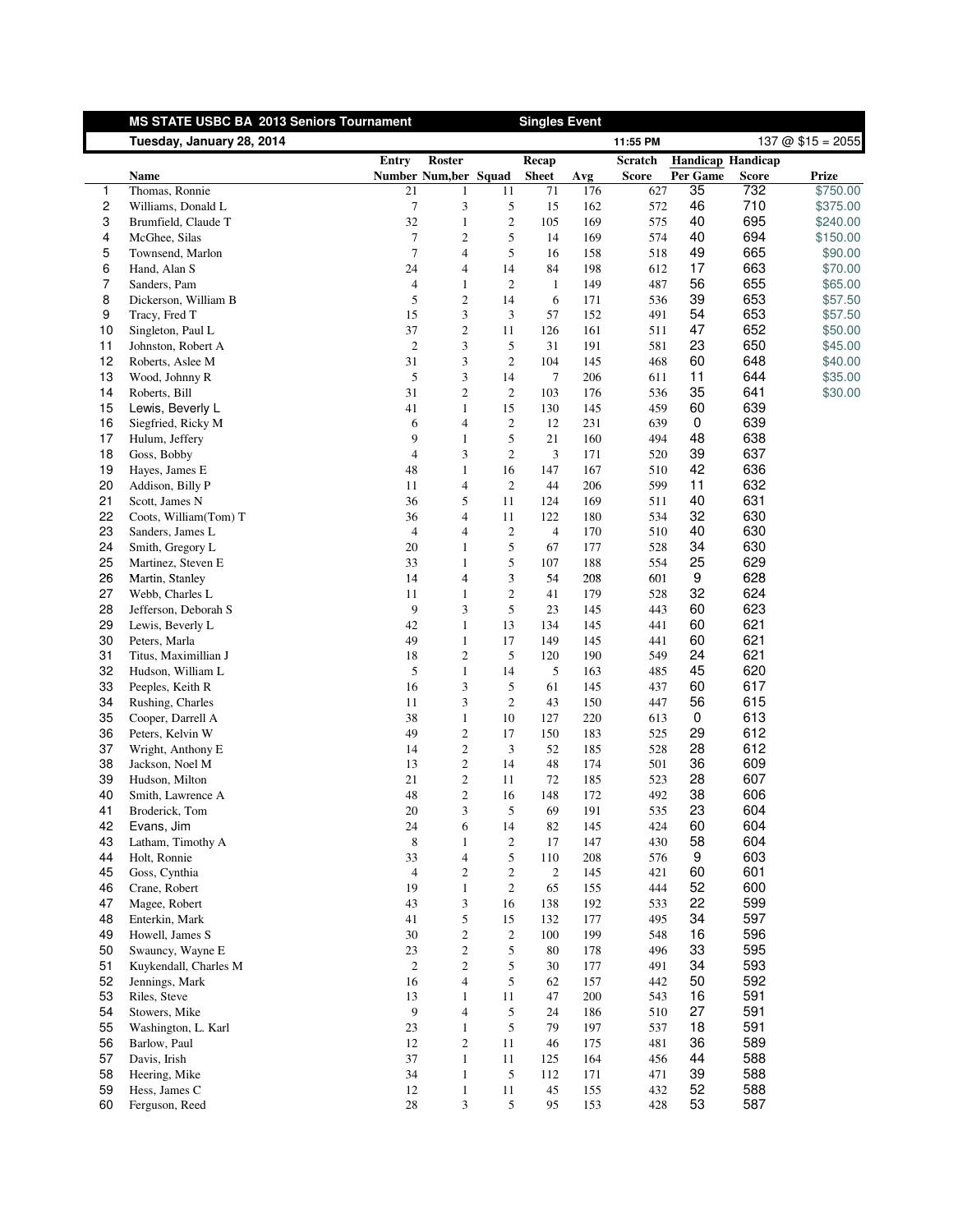| 61  | Hawkins, S. B                 | 22               | $\mathbf{1}$     | 5                | 75  | 182 | 497 | 30       | 587 |
|-----|-------------------------------|------------------|------------------|------------------|-----|-----|-----|----------|-----|
| 62  | Yeager, David W               | 20               | $\mathbf{c}$     | 5                | 68  | 189 | 515 | 24       | 587 |
| 63  | Bradford, Hunter E            | 8                | $\overline{c}$   | 2                | 18  | 184 | 502 | 28       | 586 |
| 64  | Kasbohm, Robert G             | 20               | $\overline{4}$   | 5                | 70  | 190 | 514 | 24       | 586 |
| 65  | Johnson, James (Robert) R     | 44               | $\mathbf{1}$     | 15               | 140 | 203 | 545 | 13       | 584 |
| 66  | Ruffin, Maryon                | 24               | 3                | 14               | 83  | 171 | 467 | 39       | 584 |
| 67  | Hufford, Charlie D            | $\sqrt{6}$       | 3                | 5                | 11  | 214 | 569 | 4        | 581 |
| 68  | Leavell, Daniel A             | 15               | $\overline{c}$   | 3                | 56  | 186 | 500 | 27       | 581 |
| 69  | Carpenter, Jack H             | 16               | $\mathbf{1}$     | 5                | 59  | 159 | 433 | 48       | 577 |
| 70  | Muhammad, James E             | 26               | 3                | 5                | 87  | 184 | 492 | 28       | 576 |
| 71  | Waddell, Gary E               | 45               | $\overline{c}$   | 16               | 146 | 218 | 573 | 1        | 576 |
| 72  | Geddie, George D              | 19               | $\sqrt{2}$       | $\overline{c}$   | 66  | 164 | 443 | 44       | 575 |
| 73  | Kidwell, David A              | 38               | $\boldsymbol{2}$ | 10               | 128 | 201 | 529 | 15       | 574 |
| 74  | Griffith, Jimmy D, Jr         | $\mathbf{1}$     | $\overline{4}$   | 3                | 116 | 185 | 488 | 28       | 572 |
| 75  | Hollowell, Harold D           | 27               | $\mathbf{1}$     | 5                | 89  | 155 | 416 | 52       | 572 |
| 76  | Small, Curley L               | 43               | $\overline{c}$   | 16               | 137 | 211 | 551 | 7        | 572 |
| 77  | Brooks, Royce L               | 34               | $\overline{c}$   | 5                | 113 | 181 | 478 | 31       | 571 |
| 78  | Washington, James             | 26               | $\overline{c}$   | 7                | 86  | 200 | 523 | 16       | 571 |
| 79  | Tramel, Bettye J              | 28               | $\mathbf{1}$     | 5                | 93  | 145 | 390 | 60       | 570 |
| 80  | Whitted, Willie               | 24               | $\mathbf{1}$     | 14               | 81  | 179 | 474 | 32       | 570 |
| 81  | Lafayette, Alice F            | 22               | 3                | 5                | 77  | 169 | 449 | 40       | 569 |
| 82  | Gates, Reggie N               | 33               | $\overline{c}$   | 5                | 108 | 196 | 511 | 19       | 568 |
| 83  | Nicholson, Debra L            | 27               | $\overline{c}$   | 5                | 90  | 145 | 388 | 60       | 568 |
| 84  | HOWELL, BILL                  | 30               | $\mathbf{1}$     | $\mathbf{2}$     | 99  | 181 | 474 | 31       | 567 |
| 85  | Anderson, James K             | $\boldsymbol{2}$ | $\mathbf{1}$     | 5                | 29  | 180 | 470 | 32       | 566 |
| 86  | Hollowell, Polly W            | 27               | 3                | 5                | 91  | 145 | 385 | 60       | 565 |
| 87  | Ahlvin, Alder F               | 36               | 3                | 11               | 121 | 173 | 453 | 37       | 564 |
| 88  |                               | 10               | 3                | $\boldsymbol{2}$ | 39  | 176 | 458 | 35       | 563 |
| 89  | Chapman, John H               | $\mathfrak z$    | $\overline{c}$   | 2                | 34  | 179 | 467 | 32       | 563 |
|     | Otts, John R                  |                  |                  |                  |     |     |     |          |     |
| 90  | Carpenter, Robert W           | 16               | $\overline{c}$   | 5                | 60  | 151 | 396 | 55       | 561 |
| 91  | Cox, Byron W, Sr              | 33               | 3                | 5                | 109 | 205 | 523 | 12<br>24 | 559 |
| 92  | Parker, John H                | 21               | $\overline{4}$   | 11               | 74  | 190 | 483 |          | 555 |
| 93  | Grimsley, Dan G               | 3                | $\overline{4}$   | $\boldsymbol{2}$ | 36  | 199 | 506 | 16       | 554 |
| 94  | Evans, Jim                    | 42               | $\overline{c}$   | 13               | 135 | 145 | 373 | 60       | 553 |
| 95  | Wales, Homer L                | 10               | $\overline{4}$   | 2                | 40  | 156 | 400 | 51       | 553 |
| 96  | Stowers, Ronald               | 9                | $\overline{c}$   | 5                | 22  | 153 | 393 | 53       | 552 |
| 97  | Strange, Jackie G             | 13               | $\overline{4}$   | 14               | 145 | 193 | 489 | 21       | 552 |
| 98  | Theisen, Walter J, Sr         | 5                | $\overline{4}$   | 14               | 8   | 188 | 477 | 25       | 552 |
| 99  | Mercier, Thomas               | 36               | $\sqrt{2}$       | 11               | 123 | 145 | 371 | 60       | 551 |
| 100 | Kidwell, David A              | 47               | 3                | 16               | 144 | 201 | 505 | 15       | 550 |
| 101 | Muhammad, Robert J            | 26               | $\overline{4}$   | 5                | 88  | 196 | 492 | 19       | 549 |
| 102 | Hollowell, Dean H, Jr         | 27               | $\overline{4}$   | 5                | 92  | 156 | 394 | 51       | 547 |
| 103 | Cooley, Jack C                | $\mathbf{1}$     | $\overline{c}$   | 3                | 117 | 201 | 501 | 15       | 546 |
| 104 | Powers, Steven D              | 7                | $\mathbf{1}$     | 5                | 13  | 180 | 448 | 32       | 544 |
| 105 | Davis, Donald E               | 43               | $\mathbf{1}$     | 16               | 136 | 211 | 522 | 7        | 543 |
| 106 | Edwards, Ben                  | 6                | $\mathbf{1}$     | 5                | 9   | 220 | 543 | 0        | 543 |
| 107 | Maddox, John E                | 17               | $\overline{c}$   | $\overline{c}$   | 64  | 199 | 495 | 16       | 543 |
| 108 | Johnson, Thomas E             | 10               | $\mathbf{1}$     | $\overline{c}$   | 37  | 162 | 403 | 46       | 541 |
| 109 | Parent, Kenneth A, Jr         | 18               | $\mathbf{1}$     | 5                | 119 | 189 | 469 | 24       | 541 |
| 110 | Mendiola, Jesse               | 21               | $\mathfrak{Z}$   | 11               | 73  | 189 | 467 | 24       | 539 |
| 111 | Whavers, Beverly              | 22               | $\sqrt{2}$       | 5                | 76  | 153 | 380 | 53       | 539 |
| 112 | Webb, Jane F                  | 11               | $\sqrt{2}$       | $\boldsymbol{2}$ | 42  | 165 | 406 | 44       | 538 |
| 113 | Philamlee, Jim W              | 30               | $\mathfrak{Z}$   | $\overline{c}$   | 101 | 199 | 489 | 16       | 537 |
| 114 | Williams, John E              | 14               | $\mathbf{1}$     | 3                | 51  | 197 | 481 | 18       | 535 |
| 115 | Bailey, Hester L              | 28               | $\mathbf{2}$     | 5                | 94  | 145 | 354 | 60       | 534 |
| 116 | Brown, Lathan C               | 17               | $\mathbf{1}$     | $\overline{c}$   | 63  | 195 | 469 | 20       | 529 |
| 117 | Toney, Timothy                | 14               | 3                | 3                | 53  | 190 | 457 | 24       | 529 |
| 118 | Larkin, Edward A              | 34               | $\overline{4}$   | 5                | 114 | 175 | 418 | 36       | 526 |
| 119 | Smith, Jimmy                  | 26               | $\mathbf{1}$     | 7                | 85  | 191 | 454 | 23       | 523 |
| 120 | Johnston, Richard A           | $\boldsymbol{2}$ | $\overline{4}$   | 5                | 32  | 198 | 470 | 17       | 521 |
| 121 | Gordon, Jim                   | $\,8\,$          | 3                | 2                | 19  | 183 | 433 | 29       | 520 |
| 122 | Roberts, Thaddeus(Thad) C, Sr | 29               | $\mathbf{1}$     | $\overline{c}$   | 97  | 216 | 511 | 3        | 520 |
| 123 | Moore, Raymond L              | 8                | $\overline{4}$   | $\sqrt{2}$       | 20  | 204 | 482 | 12       | 518 |
| 124 | White, James A                | 28               | $\overline{4}$   | 5                | 96  | 205 | 480 | 12       | 516 |
|     |                               |                  |                  |                  |     |     |     |          |     |